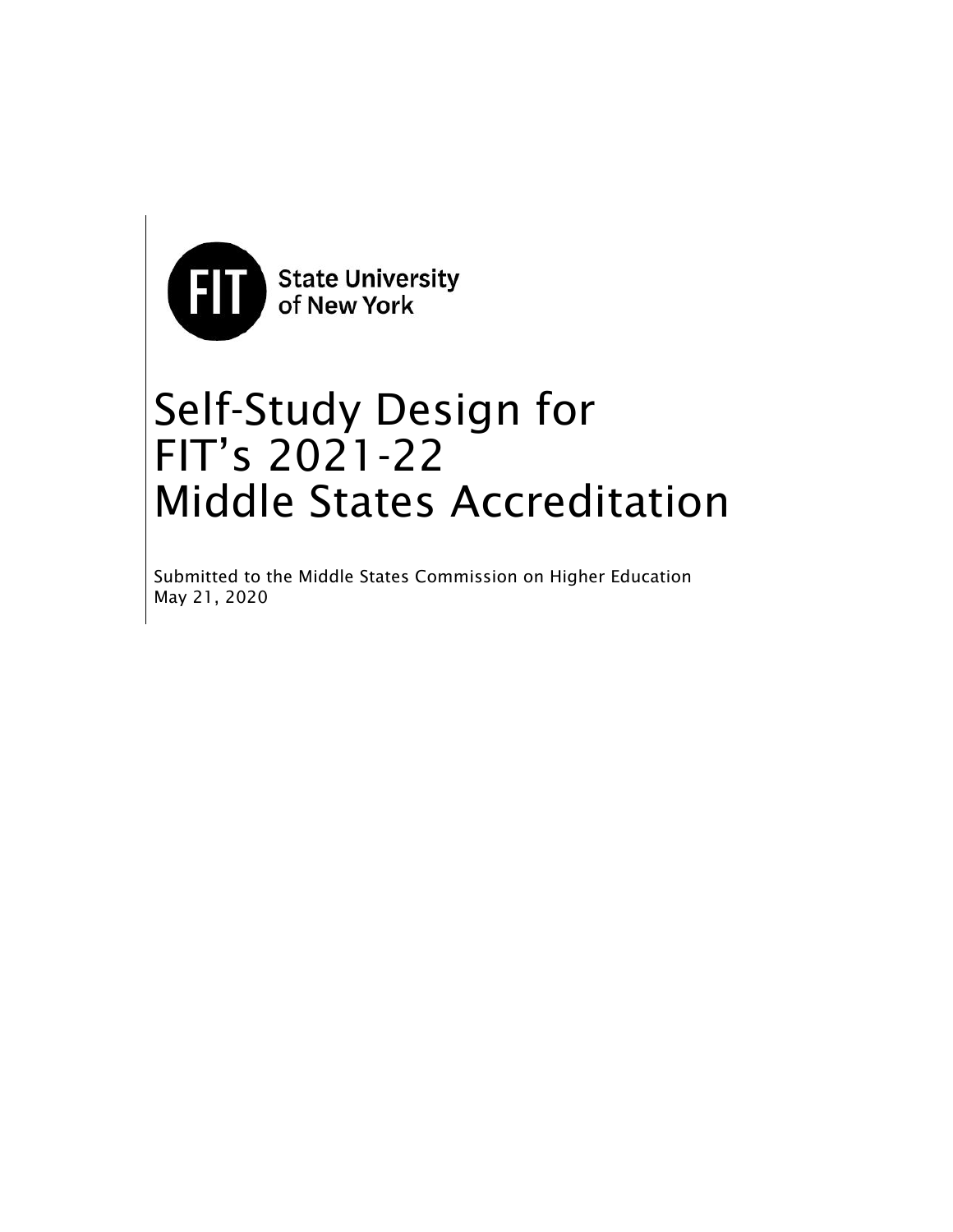# Contents

| $\mathbf{L}$ |                                                                       |
|--------------|-----------------------------------------------------------------------|
| $\mathbf{H}$ |                                                                       |
| ШL           |                                                                       |
|              |                                                                       |
| $\vee$       | Organizational Structure of the Steering Committee and Working Groups |
|              |                                                                       |
| VII          |                                                                       |
|              |                                                                       |
|              |                                                                       |
| $\mathsf{X}$ |                                                                       |
| XI           |                                                                       |
| XII          |                                                                       |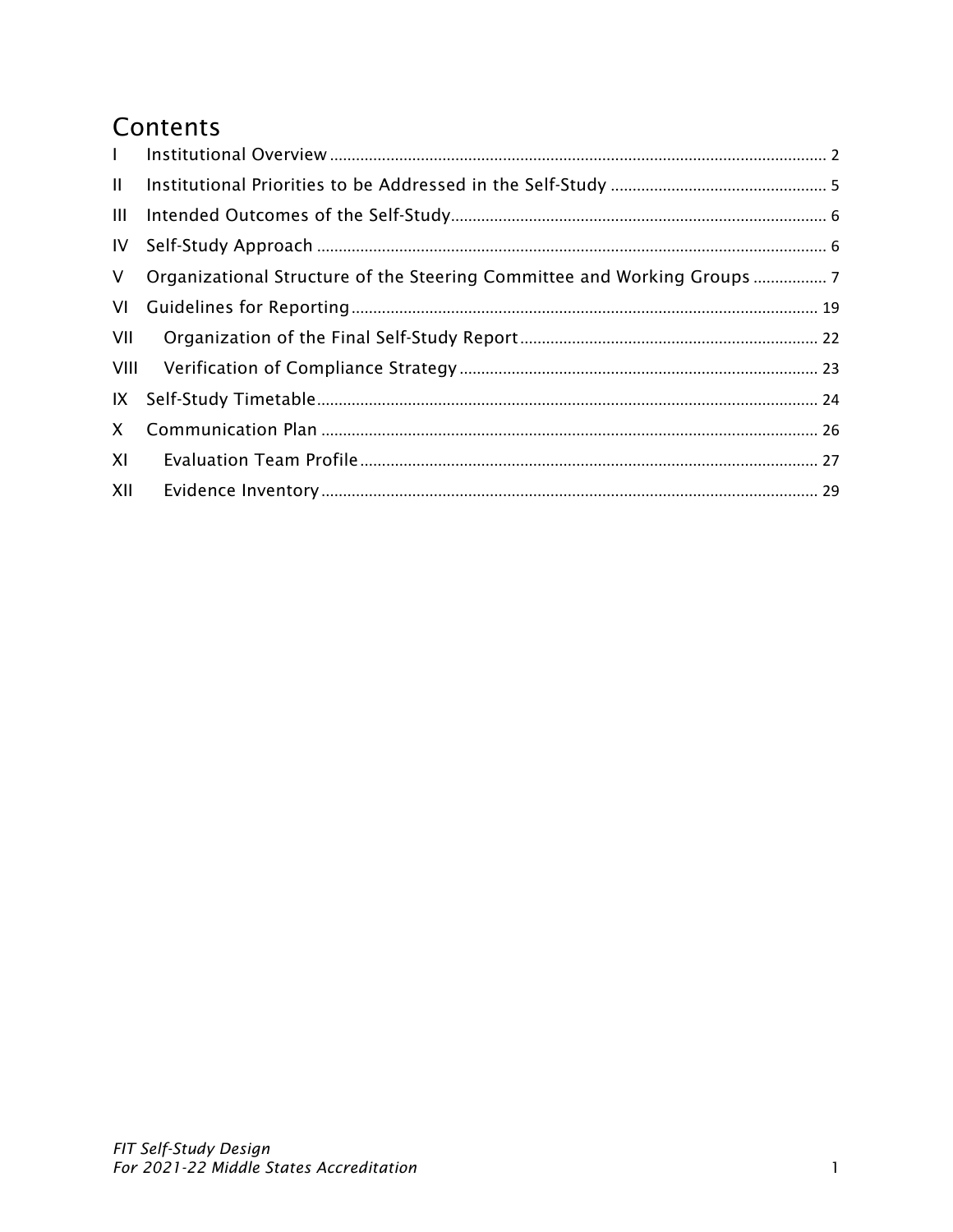# I Institutional Overview

The Fashion Institute of Technology is an internationally recognized college for design, fashion, art, communications, and business. FIT was founded in 1944, became the second community college of the State University of New York (SUNY) in 1951, and received Middle States accreditation in 1957.

FIT's mission is as follows: To prepare students for professional excellence in design and business through rigorous and adaptable academic programs, applied learning, and innovative partnerships. A premier public institution in New York City, FIT fosters creativity, career focus, and a global perspective, and educates its students to embrace inclusiveness, sustainability, and a sense of community.

The college's most recent strategic plan, which was approved in 2013 under the leadership of President Joyce F. Brown, outlined the following vision for the college: "The college strives to be globally celebrated as the institution where students, scholars, and teachers cross traditional disciplinary boundaries to stimulate innovation, partner with creative industries worldwide, and develop innovative design and business solutions." To that effect, the strategic plan identified three primary goals:

1. Academic and Creative Excellence

FIT will provide a rigorous learning experience built on the highest standards of academic and scholarly excellence; an environment that promotes creativity and experimentation; and diverse experiential learning with a variety of industry partners.

2. An Innovation Center

The college will work with industries worldwide to help address key challenges, build an even stronger culture of innovation and entrepreneurship at FIT, and establish collaborations that translate creative ideas into action.

3. An Empowering Student Community FIT will build an inclusive community in which students engage with, learn from, and inspire each other—discovering how their differences and similarities promote creativity, intellectual and personal growth, and understanding.

In 2019 FIT embarked on the process of drafting a new five-year strategic plan, which will be presented to the campus community in Spring 2020. The goals of the new plan will reflect and build upon the goals articulated in the 2013 strategic plan.

A central component of FIT's mission, and woven throughout the college's strategic plan, is a commitment to sustainability, diversity, and civility and the integration of these themes into its curriculum. Through the establishment of various councils, task forces, and committees, President Brown has provided opportunities for members of the FIT community to celebrate and honor cultural diversity, to incorporate sustainability into both operational and curricular activities, and to foster discussion of respectful ways of living and learning in a higher education environment.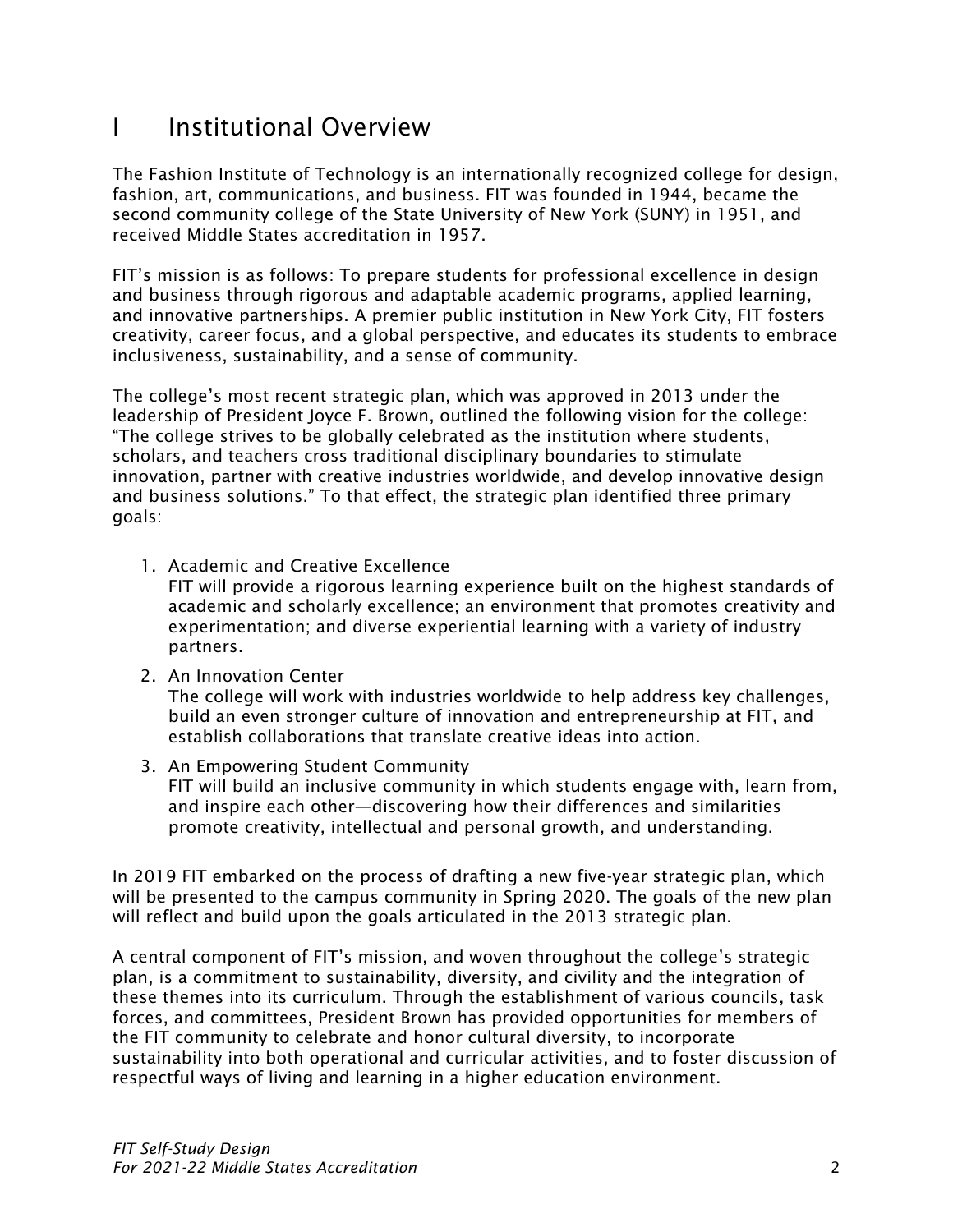Located in Manhattan's Chelsea neighborhood, FIT's campus consists of five academic buildings and four residence halls. This location, at the center of the fashion, advertising, visual arts, design, business, and communications industries, provides students exposure to their fields through internships, field trips, mentorship and industry-sponsored research, and competitions.

FIT is organized into four academic schools:

- The School of Art and Design
- The Jay and Patty Baker School of Business and Technology
- The School of Liberal Arts
- The School of Graduate Studies

The college offers 15 associate, 26 baccalaureate, and seven graduate-level degree programs, as well as 12 credit certificate programs. Art and Design programs are accredited by the National Association of Schools of Art and Design (NASAD) and the Council of Interior Design and Accreditation (CIDA), and seven programs in Business and Technology are accredited by the Accreditation Council for Business Schools and Programs (ACBSP). The college's best-known programs are its majors in Fashion Design and Fashion Business Management. Other popular undergraduate programs are Advertising and Marketing Communications, Illustration, and Communication Design (with specializations in Advertising Design, Graphic Design, Packaging Design, and Visual Presentation and Exhibition Design). The college is unique in the country for offering degrees in subjects such as Menswear, Cosmetics and Fragrance Marketing, and was first to offer an accredited bachelor's degree in Toy Design. The college also offers two fully online degree programs in Fashion Business Management and International Trade and Marketing for the Fashion Industries.

Each of the 41 undergraduate programs is built on a strong foundation of liberal arts courses. The School of Liberal Arts itself offers two majors: Art History and Museum Professions and an interdisciplinary program in Film and Media Studies. Students are offered the opportunity to select from a wide array of minors, such as Creative Entrepreneurship, Color Studies, Ethics and Sustainability, International Politics, Mandarin Chinese, and Women and Gender Studies.

FIT's graduate programs focus on the creative industries, and includes MA programs in Art Market: Principles and Practices, Exhibition and Experience Design, and Fashion and Textile Studies: History, Theory, Museum Practice; MPS programs in Cosmetics and Fragrance and Global Fashion Management, and an MFA in Illustration. In 2017 FIT launched a new MFA in Fashion Design, the first such program within the SUNY system.

The Presidential Scholars program, available to academically exceptional students in all disciplines, offers special liberal arts courses, projects, colloquia, extracurricular activities, and off-campus visits designed to broaden horizons and stimulate discourse. Internships are a requirement for most undergraduate programs and are available to all matriculated students.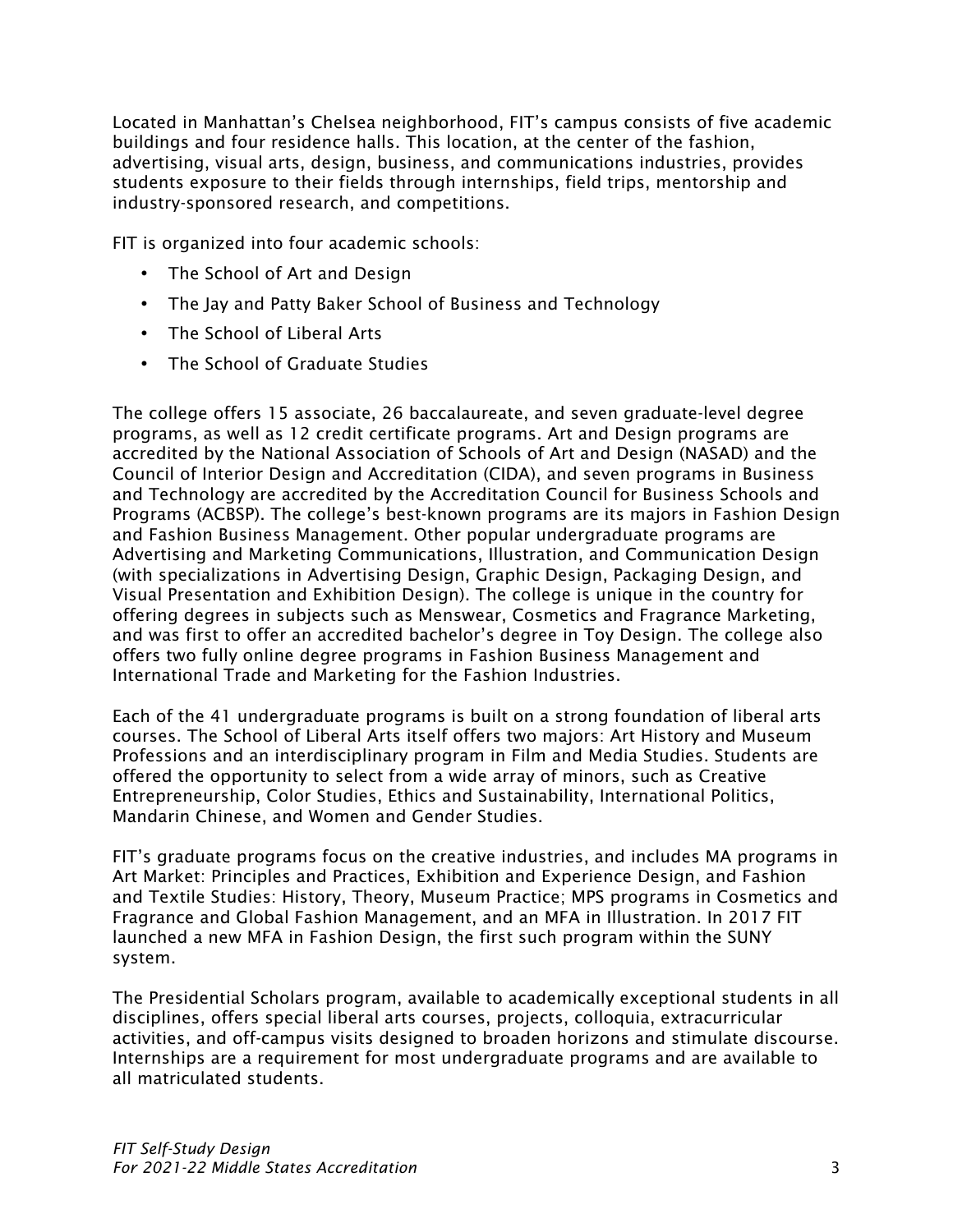In addition to a variety of study-abroad options and overseas courses, FIT offers residential programs in Florence and Milan for Fashion Design and Fashion Business Management majors. In 2017 FIT began offering two associate-degree programs, Fashion Design and Fashion Business Management, at SUNY South Korea.

Through its Center for Continuing and Professional Studies, the college offers a vast selection of hundreds of credit and noncredit courses. Moreover, specialized English language studies are offered for international students, including FIT's Intensive English Language program, cosponsored with the School of Liberal Arts.

One of FIT's greatest strengths is its faculty, which includes 1,000 full- and part-time teaching faculty, consisting of traditional academics from the liberal arts, as well as leading industry professionals who are prize-winning artists, designers, authors, entrepreneurs, and industry pioneers. Approximately 75 non-classroom faculty provide key academic and student-support services.

Fall 2019 headcount enrollment totaled 8,726, with female students making up 82% of the total. Approximately 12% of FIT's students are Asian, 9% African American/Black, 21% Hispanic, 4% multiracial, 41% white, and 12% international. Most students come from within New York State: 38% are New York City residents, while 24% are residents of other areas of New York. Residents of other states make up 26% of students, and 12% are international. Eighty-four percent of FIT's undergraduate students are 24 years old or younger; 86% percent of undergraduate and 76% of graduate students attend full-time.

As a result of demographic trends in high school graduation rates within the state, fulltime enrollment at FIT has declined in recent years. This, in addition to lower enrollment in non-credit programs, is one of the major challenges the college is currently facing. It has led to a temporary budget shortfall as the college adjusts to these trends. FIT's new strategic plan will provide creative solutions to the challenges and will focus on continuing to foster the culture of innovation that is central to the college's success.

FIT hosted Middle States Vice President Dr. Kushnood Haq on February 26, 2020, for its self-study design visit prior to the Coronavirus pandemic, which severely impacts FIT and all other institutions MSCHE accredits. Dr. Brown announced FIT's move to remote instruction on March 15<sup>th</sup>. For the remainder of the spring semester virtually all operations have been continuing remotely, and as of mid-May 2020, the time frame for a return to in-person instruction and on-site administrative operations is still undetermined. The Steering Committee and Working Groups had begun meetings prior to Dr. Haq's visit and have continued to meet virtually, beginning to identify evidence and gather documentation. FIT is following the substance of the self-study design drafted and presented in February, while making adjustments as necessary to prepare the self-study virtually.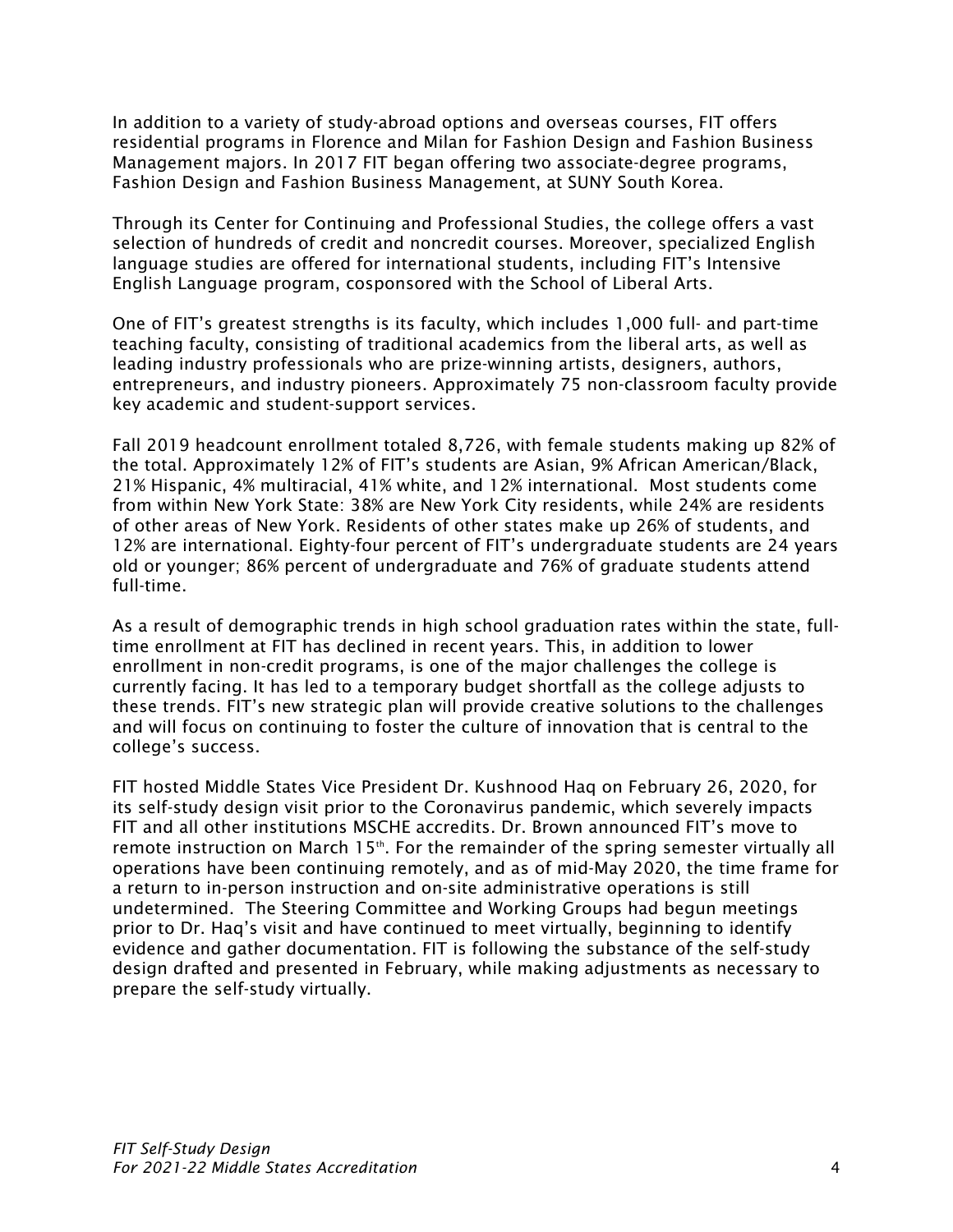# II Institutional Priorities to be Addressed in the Self-Study

FIT will examine the following institutional priorities in the Self-Study:

- 1. Build upon FIT's exceptional professional education by enhancing academic rigor and curricular flexibility.
- 2. Foster an inclusive, diverse community centered around supporting the student experience.
- 3. Continue to grow a culture of innovation through partnerships, advancing FIT's position as public institution both locally and globally.

To create the first iteration of the institutional priorities, the co-Chairs led the Steering Committee through an exercise given to them for the Middle States Self-Study Institute. As part of this exercise, members were provided with and asked to review FIT's mission, vision, last strategic plan, and goals of the strategic plan currently being formulated. In addition, they were provided with the most recent reports on the NSSE survey and SUNY-wide Student Opinion Survey, to provide broad assessment information. Committee members discussed the themes found in these materials and suggested potential priorities that would also align with Middle States Standards. The Strategic Planning Council at FIT includes broad representation, and several Steering Committee members sit on it; they were able to provide additional insight into the plan under development and to ensure that the Self-Study's priorities align with it.

Based on the ideas contributed at the Steering Committee meeting, the co-chairs drafted the initial list. The President, the President's Extended Cabinet, and the Faculty Senate Executive Committee were asked for feedback. The Steering Committee finetuned the list further at a subsequent meeting.

The chart below demonstrates the alignment of the institutional priorities with the Middle States Standards.

|                                                                                      | Build upon FIT's<br>exceptional<br>professional<br>education by<br>enhancing academic<br>rigor and curricular<br>flexibility. | Foster an inclusive,<br>diverse community<br>centered around<br>supporting the<br>student experience. | Continue to grow a<br>culture of innovation<br>through<br>partnerships,<br>advancing FIT's<br>position as a public<br>institution both<br>locally and globally. |
|--------------------------------------------------------------------------------------|-------------------------------------------------------------------------------------------------------------------------------|-------------------------------------------------------------------------------------------------------|-----------------------------------------------------------------------------------------------------------------------------------------------------------------|
| Standard I: Mission<br>and Goals                                                     | X                                                                                                                             | X                                                                                                     | X                                                                                                                                                               |
| Standard II: Ethics<br>and Integrity                                                 |                                                                                                                               | X                                                                                                     |                                                                                                                                                                 |
| Standard III: Design<br>and Delivery of the<br><b>Student Learning</b><br>Experience | X                                                                                                                             | X                                                                                                     | X                                                                                                                                                               |
| Standard IV. Support<br>of the Student<br>Experience                                 |                                                                                                                               | X                                                                                                     |                                                                                                                                                                 |

*FIT Self-Study Design For 2021-22 Middle States Accreditation* 5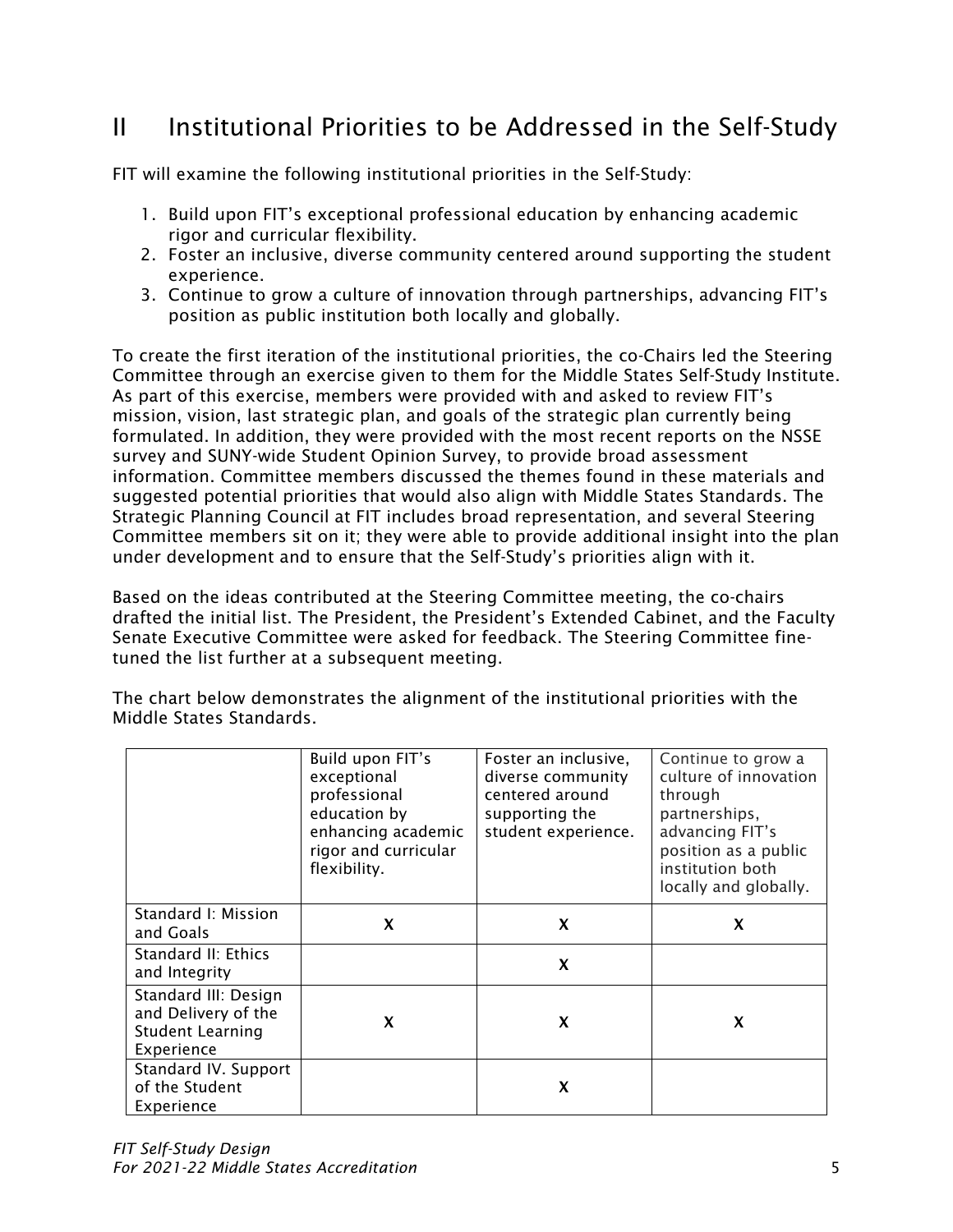| Standard V.<br>Educational<br><b>Effectiveness</b><br>Assessment         | X | X |   |
|--------------------------------------------------------------------------|---|---|---|
| Standard VI.<br>Planning, Resources,<br>and Institutional<br>Improvement | X | X | x |
| Standard VII.<br>Governance,<br>Leadership, and<br>Administration        |   | X |   |

The charge for the Working Group for each Standard specifies which institutional priority or priorities the chapter should address. When a Standard addresses multiple institutional priorities, in some cases, the chapter will focus on the institutional priority that is most strongly connected.

# III Intended Outcomes of the Self-Study

FIT intends to accomplish the following as part of the Self-Study process:

- 1. To demonstrate how FIT meets the MSCHE's standards for accreditation and requirements of affiliation in the context of its mission.
- 2. To integrate the self-study with FIT's new strategic plan by evaluating readiness to implement strategic priorities and recommending opportunities for continuous improvement to achieve institutional mission and goals.
- 3. To engage members from across FIT's community in an accurate self-evaluation, strengthening the campus community in the process.
- 4. To further develop a culture of evidence-based decision-making, inclusion, and transparency in communications.

# IV Self-Study Approach

FIT has chosen the standards-based approach for two primary reasons. The timing of FIT's strategic planning cycle is such that the institution is presently at the end of its current strategic plan, FIT Beyond 2020, and is in the process of creating the next iteration. The Strategic Planning Council has identified the new goals and is developing the related initiatives this year; the full plan will be released in or by May, 2020. While the Planning Council has shared the goal areas with the Steering Committee so that the Steering Committee can identify self-study institutional priorities that align with the strategic plan, given that the plan is not yet released, it is preferable to select a standards-based approach.

In addition, FIT seeks to use the self-study as an opportunity to become better informed about the recently revised Standards for Accreditation and Requirements of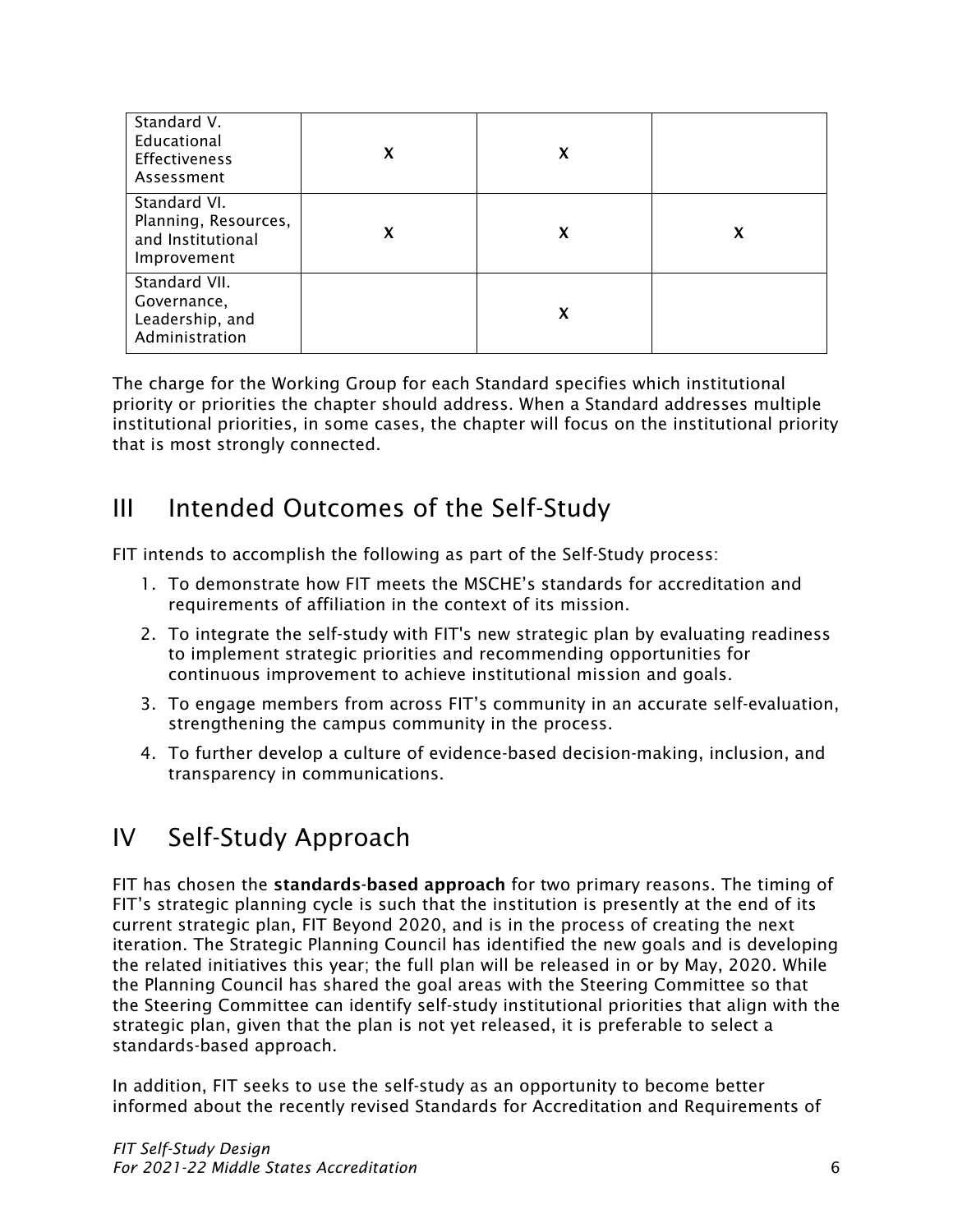Affiliation. Using a standards-based approach will help us focus upon the new Standards in our first Self-Study since they were revised.

# V Organizational Structure of the Steering Committee and Working Groups

The organizational structure for the Middle States Self-Study process is designed to accomplish several objectives:

- It must allow for participation and involvement from the entire FIT community, including senior administrative leadership, faculty, staff, and students.
- It needs to be efficient in accomplishing its work on a defined timeline.
- It should be effective in collecting and funneling broad community contributions into a self-study document that is succinct, coherent, and provides strong evidence of FIT's compliance with Middle States Standards.

The organizational structure proposed seeks to accomplish this through three primary bodies:

- The Steering Committee is at the center of the process; its role is to oversee the Working Groups and to gather additional community feedback through town halls and web-based communication, in order to develop the Self-Study. It is led by two Self-Study co-Chairs.
- The Working Groups involve a wide range of participants within the FIT community; most Working Groups analyze a particular Middle States Standard, while one group covers two Standards.
- Finally, an Advisory Council provides for oversight and feedback from senior leadership at FIT.

The organizational structure is depicted below, on the next page; additional details about the role of each body follow.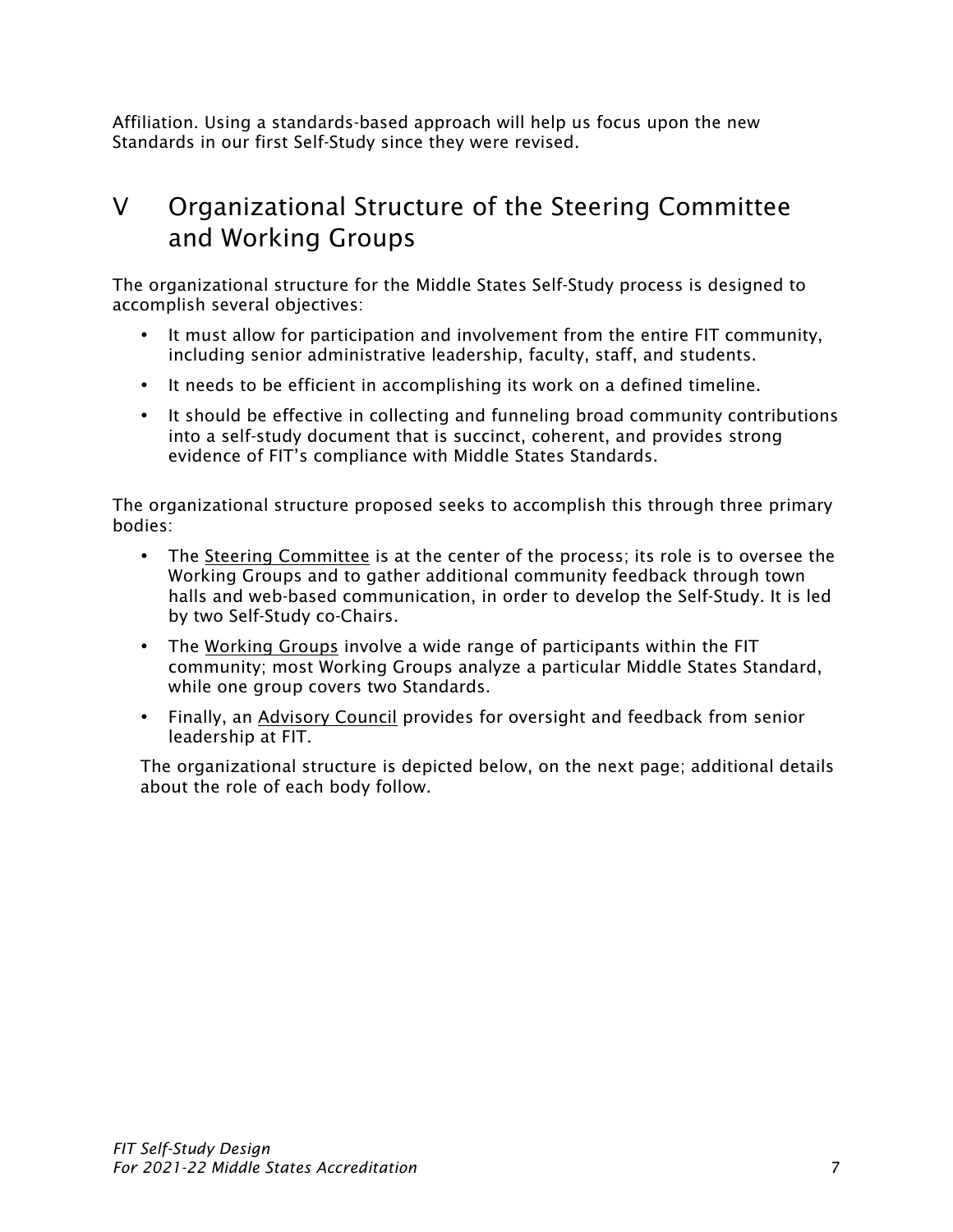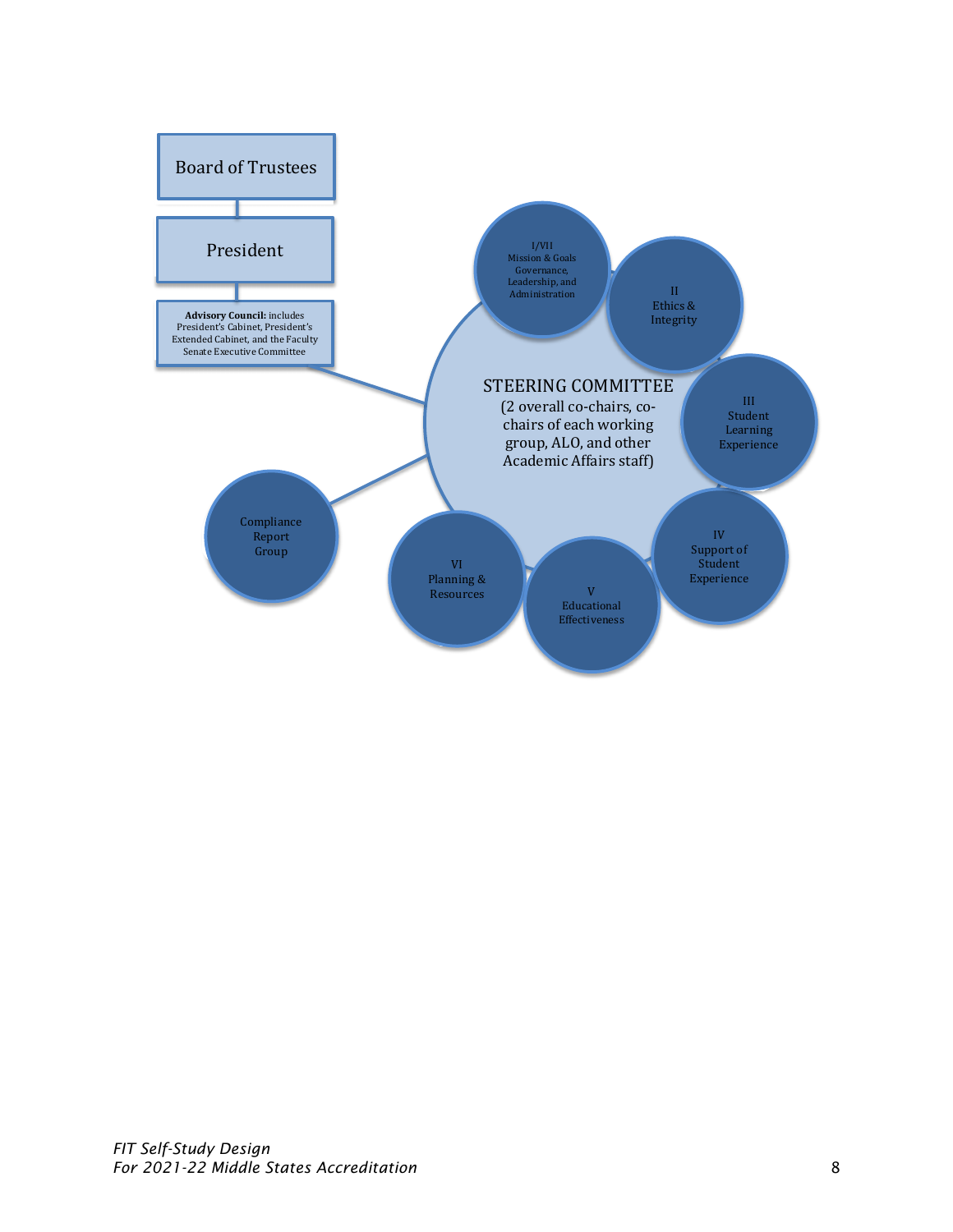### Advisory Council:

The Advisory Council provides for feedback from key senior leaders on the Self-Study Design and the Self-Study Report to ensure that they adequately capture institutional issues. Specifically, the Advisory Council members will:

- Monitor progress of Self-Study through regular updates
- Provide feedback on Self-Study draft at specific, predetermined points in process

*Composition:* All members of the President's Cabinet, the President's Extended Cabinet, and the Faculty Senate Executive Committee. Some individuals within this group also serve on specific Working Groups and/or the Steering Committee. At selected points in the process, time at Extended Cabinet meetings and Faculty Senate Executive Committee meetings will be reserved for Middle States updates. In addition, drafts of the Self-Study Design and Self-Study will be shared through email, with an invitation to provide feedback.

#### Steering Committee:

The Steering Committee plays the central role in the process; its primary charge is to produce a Self-Study draft. The Steering Committee does the following:

- Determines the intended outcomes for Self-Study;
- Develops the design of the Self-Study;
- Aligns the Self-Study process with FIT's Strategic Plan;
- Promotes and communicates the Self-Study process to all College constituencies;
- Establishes, charges, and oversees all Working Groups, coordinating their research;
- Ensures that the timetable is implemented as planned;
- Arranges for institution-wide review and responses to draft of the Self-Study, and responds to feedback; and
- Compiles and edits all chapters from the Working Groups, to create a coherent narrative that documents how FIT meets the Standards for Accreditation, highlighting strengths and opportunities for improvement.

*Composition:* Consists of Two Self-Study co-Chairs, plus the co-chairs (2) of each Working Group (except for Compliance). The Accreditation Liaison Officer (ALO) and Assistant Dean of Institutional Research and Effectiveness serve as consultants.

#### Steering Committee Co-Chairs and Core Coordinating Group:

The Self-Study co-Chairs are assisted by several administrators from the Office of Academic Affairs, including the ALO. This group was convened to accomplish the preliminary work necessary to initiate the Self-Study process. It supports the co-Chairs by assisting in overall management. The co-Chairs, with assistance from the Core Coordinating Group, are charged with the following tasks: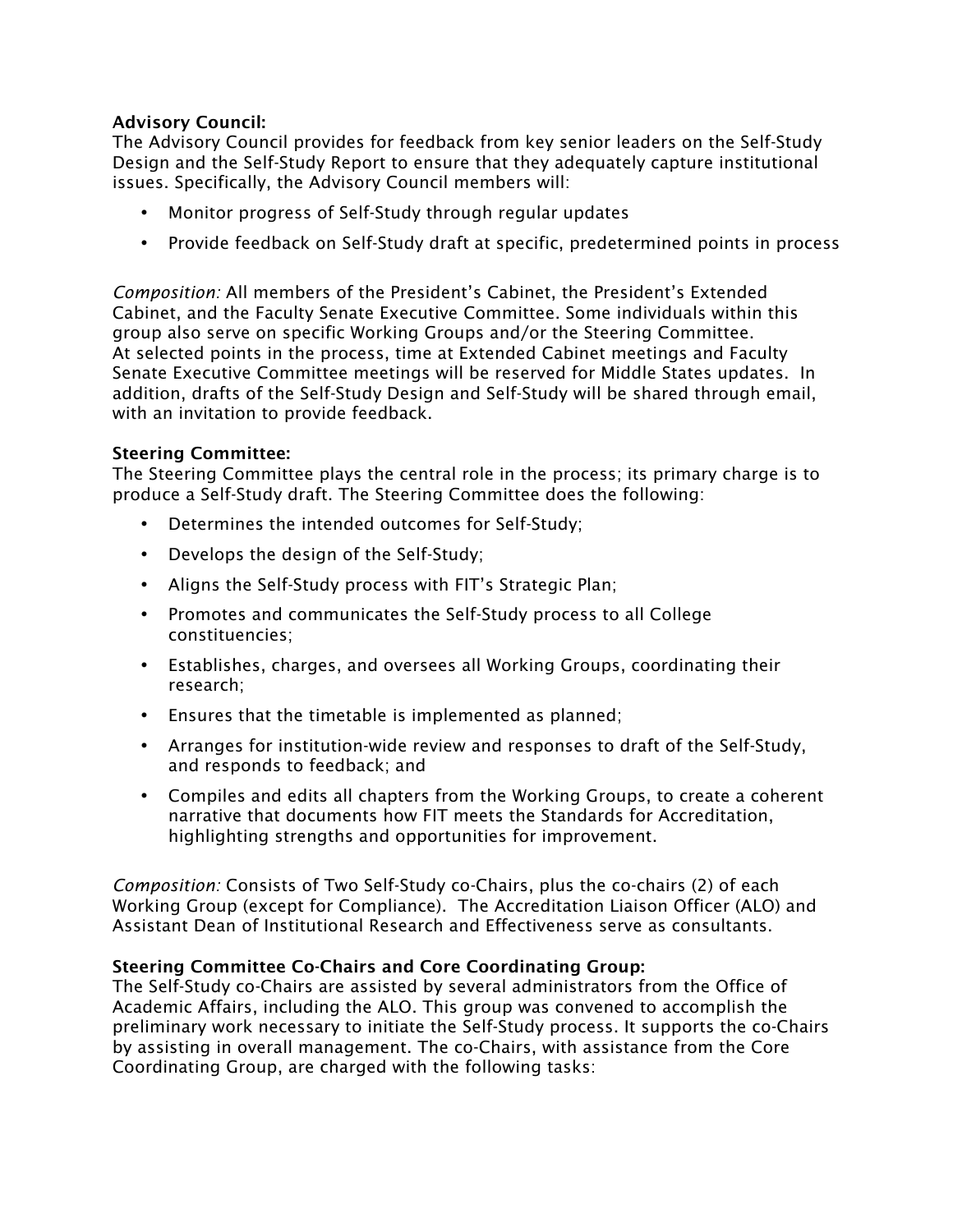- Providing a representative to communicate with the President and Advisory Council as to the progress of the Self-Study and the work of the Steering Committee and Working Groups;
- Communicating and scheduling with the MSCHE Liaison and the Evaluation Team, including making arrangements to host the Evaluation Team visit;
- Functioning as the editorial board for the Self-Study Design and Self-Study Report, with responsibility for editing the draft into its final written version;
- Overseeing the Evidence Inventory;
- Supporting Working-Group co-chairs by providing resources, consultation, and attending meetings as requested;
- Coordinating communication within the institution about the Self-Study process; and
- Overseeing the Compliance group and coordinating the Verification of Compliance Report with rest of Self-Study.

|                      | <b>Steering Committee Membership</b>                          |
|----------------------|---------------------------------------------------------------|
| Self-Study Co-Chairs | Rebecca Bauman, Associate Professor, Modern Languages and     |
|                      | Cultures                                                      |
|                      | Carolyn Comiskey, Executive Director of Assessment            |
| WG1: Standards I/VII | Patrick Knisley, Dean, School of Liberal Arts                 |
|                      | Jennifer LoTurco, Deputy to the President                     |
|                      | Robin Sackin, Professor and Chair, Fashion Business           |
|                      | Management, and current President, Faculty Senate             |
| WG2: Standard II     | Daniel Benkendorf, Associate Professor, Social Sciences, and  |
|                      | chair of Institutional Research Board (IRB)                   |
|                      | Eric Odin, Associate General Counsel                          |
| WG 3: Standard III   | Todd Blumenthal, Assistant Professor, Fashion Business        |
|                      | Management                                                    |
|                      | Deborah Klesenski-Rispoli, Assistant Dean of Curriculum       |
| WG4: Standard IV     | Suzanne McGillicuddy, Assistant Dean of Students              |
|                      | Devon Vidal, Assistant Professor, and Director, Academic      |
|                      | Advisement                                                    |
| WG5: Standard V      | Shannon Maher, Assistant Professor and Chair, Home Products   |
|                      | Brad Paris, Associate Professor and Chair, Photography        |
| WG 6: Standard VI    | Joanne Arbuckle, Deputy to the President for Industry         |
|                      | Partnerships & Collaborative Programs                         |
|                      | Sherry Brabham, Treasurer, and VP for Finance &               |
|                      | Administration                                                |
|                      | Brooke Carlson, Associate Professor, Cosmetics and Fragrance  |
|                      | Marketing and Management                                      |
| Consultants          | Darrell Glenn, Assistant Dean of Institutional Research &     |
|                      | <b>Effectiveness</b>                                          |
|                      | Yasemin Jones, Associate Vice President for Academic Affairs, |
|                      | <b>ALO</b>                                                    |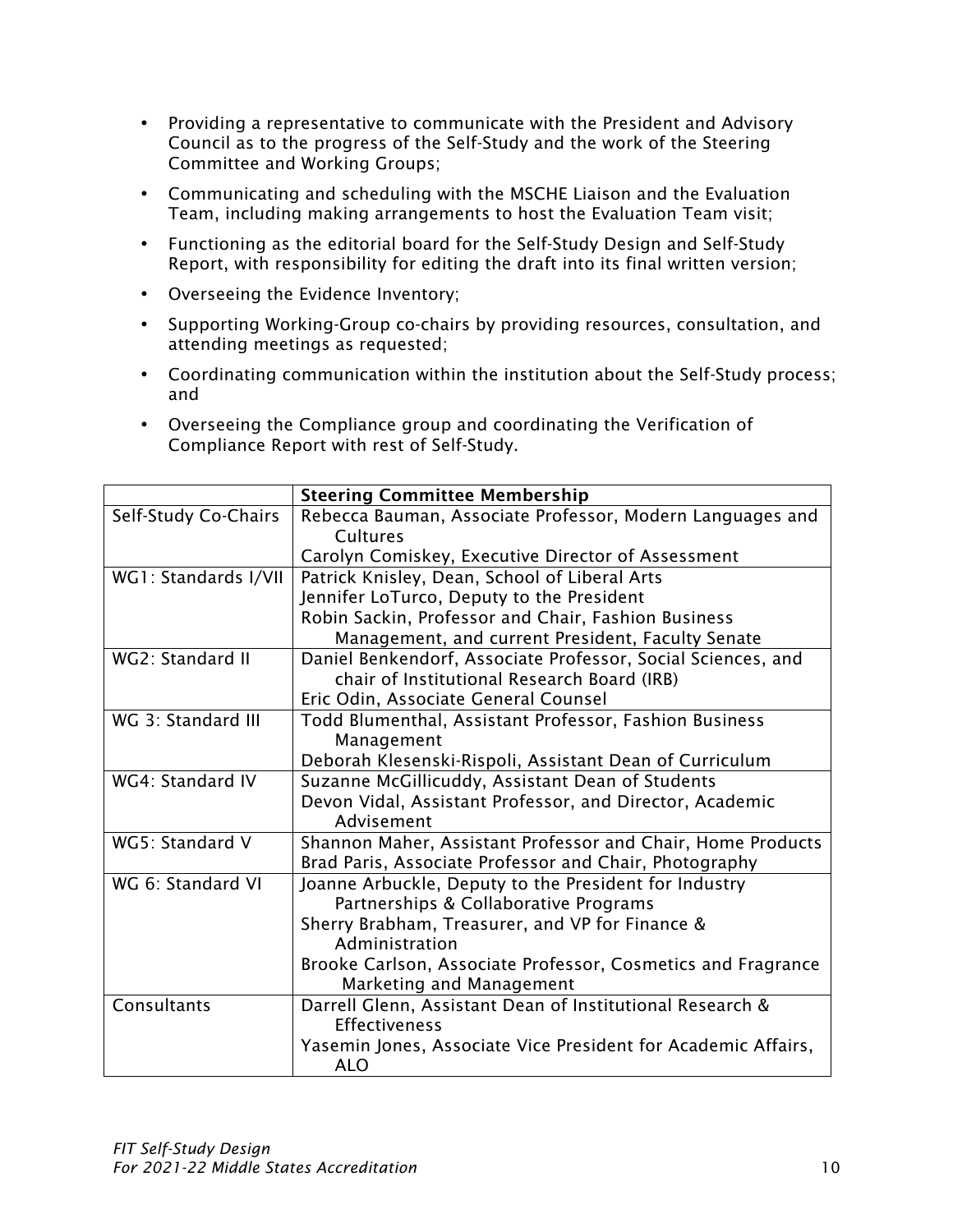#### Working Groups:

There are six Working Groups that form a part of the Self-Study structure. Standards 1 and 7 are combined into a single Working Group; all other Working Groups are devoted to a separate Standard. In addition, the Director of Policy and Compliance leads a group to develop the Compliance Report.

The Working Groups:

- Review the criteria for their MSCHE Standard in light of FIT's mission and strategic priorities;
- Identify sources of information to address the assigned Standard and criteria and the lines of inquiry, such as colleagues, reports, websites and publications, and gather documentation for evidence of adherence to the Standard;
- Examine relevant documentation, processes and procedures related to the Standard under review, analyzing the extent to which FIT meets the Standard and criteria, and forming responses to the inquiry questions outlined in the Design for Self-Study; and
- Suggest opportunities for improvement related to the assigned Standard that will allow the institution to continue on its path of continuous growth and improvement.
- *Each Working Group will produce a final chapter narrative on their Standard, which will be used by the Steering Committee as a Self-Study draft.*

To facilitate coordination between Working Groups, the co-chairs of each group are members of the Steering Committee. The Working Group co-chairs will provide a brief update at each Steering Committee meeting, detailing their progress and sharing key findings and questions. This will enable to Steering Committee to manage redundancies and develop solutions to issues as they arise. Each Working Group will take minutes at each meeting and maintain a list of action items and assignments. The minutes will be sent to the co-chairs for review, so they can ensure the groups are on target and also organize collaboration in related areas.

Working Group co-chairs are asked to develop a work plan each semester, and coordinate and assign tasks to Working Group members, particularly for gathering and reviewing documentation, to ensure that workload is shared and efficient. One person will be named as the point person for providing documentation to the Evidence Inventory. In their first semester, Working Groups are charged with locating and gathering evidence, and submitting a report with an initial evidence list and a gap analysis. This initial report will alert the Steering Committee early to whether the groups have the information they need, and as to the documentation that has been identified.

An administrative coordinator will be assigned to support each Working Group, assisting with room reservations and other logistical support.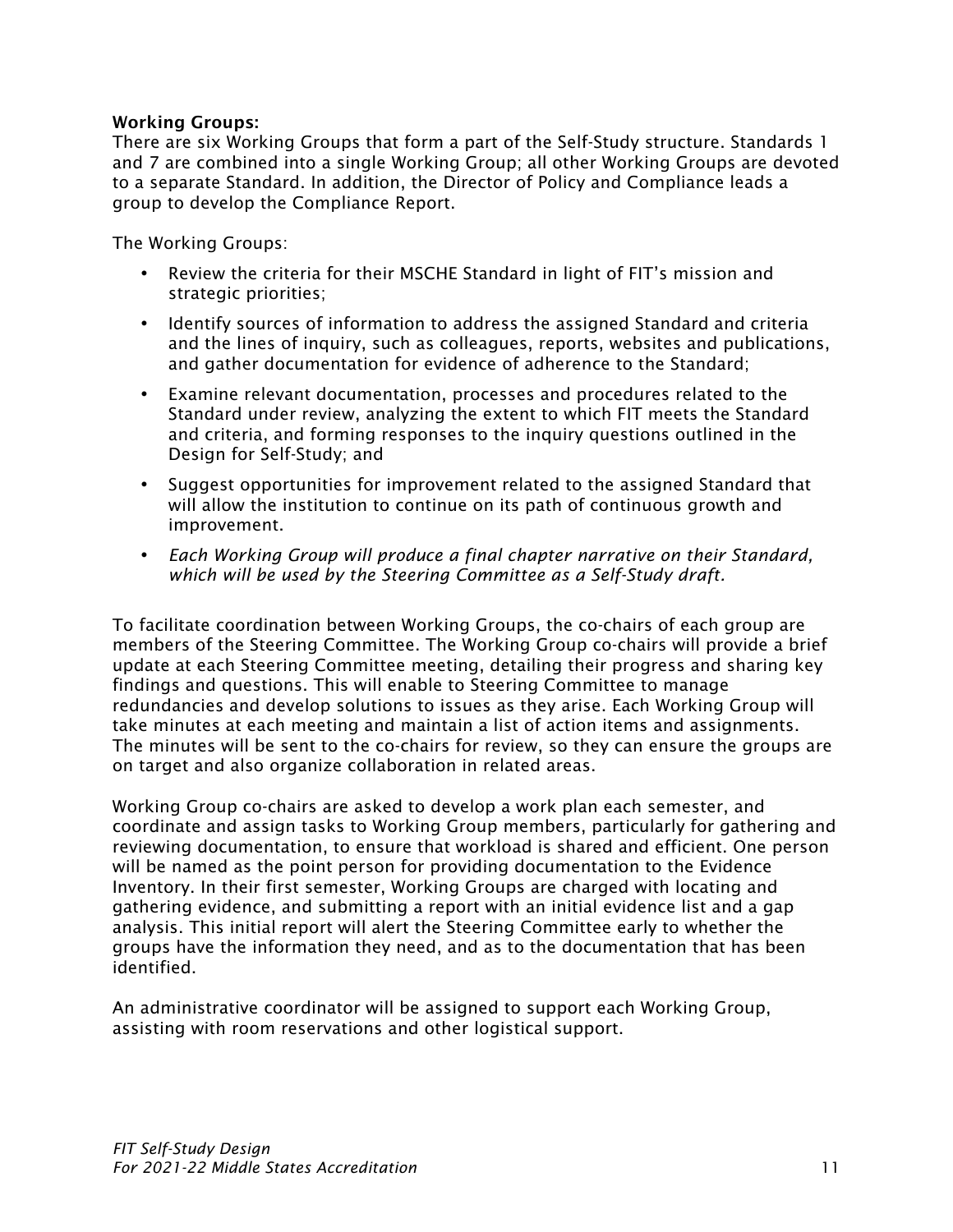This overview of Working Group tasks each semester will help guide their work:

# Spring 2020:

There are two key tasks for the initial semester:

- 1. Fully understand the assigned Standard(s), associated criteria, and the assigned Requirement(s) of Affiliation. Working group members should review resources from Middle States, including the video(s) on their Standard(s). They may also want to review past FIT Middle States reports and sample recent Self-Studies from other institutions. In addition, as the Standards should be interpreted in terms of FIT's institutional context, members should review FIT's Mission and the most recent strategic plan.
- 2. Determine the nature and location of documented evidence that FIT meets all aspects of the Standards, and gather this evidence. As part of this process:
	- List documents, processes, and procedures in support of each criteria. As appropriate, consult actively with the offices and individuals on campus with direct expertise and experience in the relevant subject area for additional information and documentation.
	- Gather and archive documents, following the Evidence Inventory guidelines. Submit initial evidence inventory by May 1, 2020.
	- Analyze FIT's evidence in terms of the Standard(s), identifying gaps in FIT's evidence, policies and/or practices. Identify areas in which documentation can be enhanced prior to Self-Study and propose plans to address these areas.
	- Submit gap analysis report by May 15, 2020.

### Fall 2020

- Continue to collect documentation and information as needed.
- Engage campus communities related to the Standard, where relevant, through methods like attending regular meetings, listening tours and surveys.
- Produce a first draft of the chapter, linking criteria to specific evidence documents and including opportunities for improvement, by December 1, 2021.

# Spring 2021

• Responding to feedback from Self-Study co-Chairs, the Steering Committee, and the Advisory Council, rewrite chapter into a final draft, due April 1, 2021.

# Fall 2021

- Publicize the process and encourage the FIT community to respond to the Self-Study draft.
- Continue to support the process by attending town halls and being available for questions.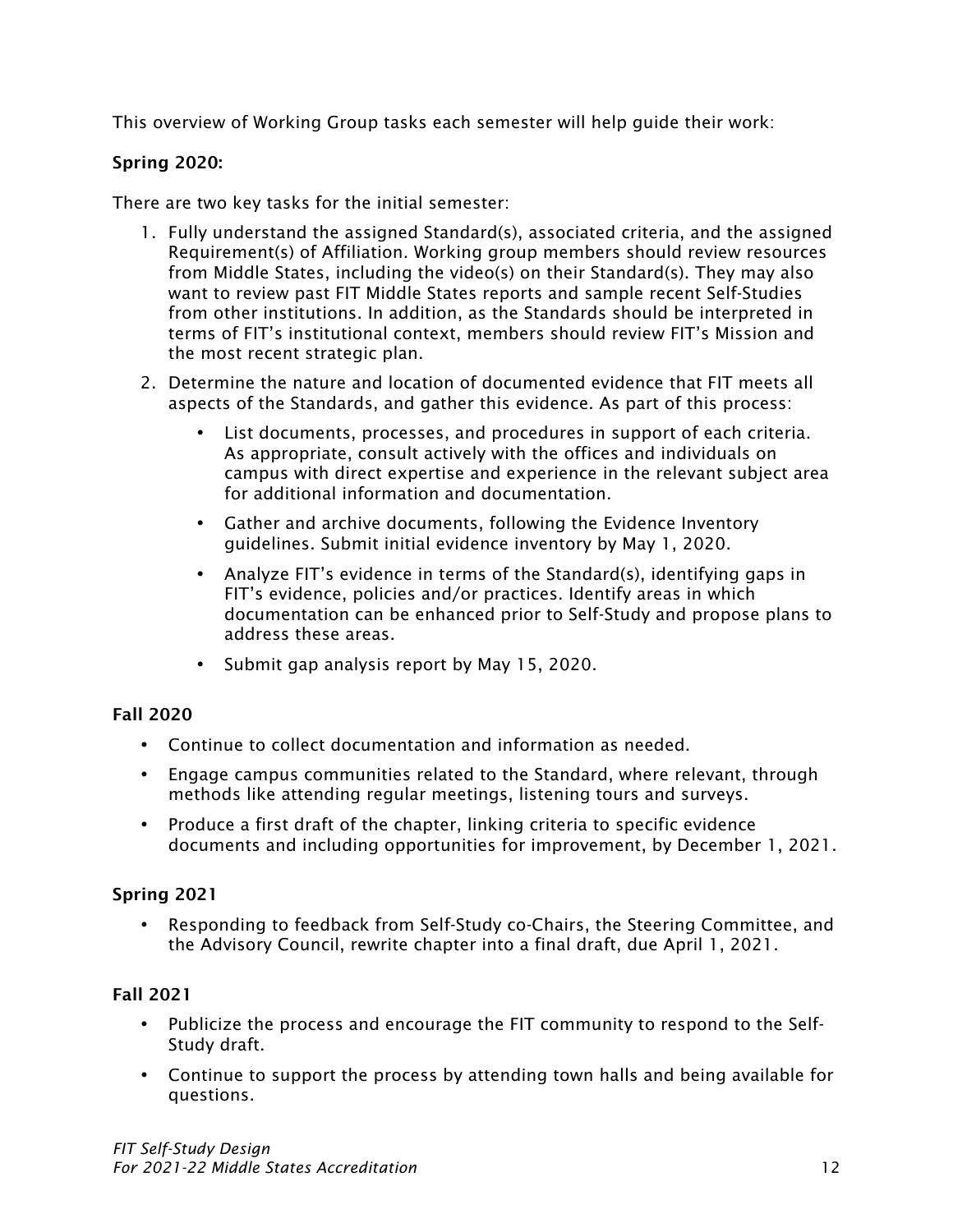### Spring 2022

• Support the Self-Study process by publicizing the MSCHE Team's Visit and being available to meet with team members.

#### Working Group Members and Specific Charges

Working Groups are comprised of members of the faculty, staff, administration, and student body. Overall, working group members are diverse in terms of college role, institutional longevity, age, race, gender and types of expertise. The specific composition of each Working Group has been determined by the topic of the Standard.

#### Working Group I and VII: Mission and Goals / Governance, Leadership, and Administration

This group covers two of the shorter standards, which are related. It will investigate and discuss FIT's mission and goals, including how they are developed, approved, publicized, supported and evaluated, as well as examine the system of governance and administration and how it enables FIT to realize its mission and goals.

This group will draft two chapters, for Standard 1 (6-8 pages) and Standard VII (8-10 pages).

The Standard I chapter will address Requirement of Affiliation 7 and all three Institutional Priorities: 1. Build upon FIT's exceptional professional education by enhancing academic rigor and curricular flexibility; 2. Foster an inclusive, diverse community centered around supporting the student experience; and 3. Continue to grow a culture of innovation through partnerships, advancing FIT's position as public institution both locally and globally.

The Standard VII chapter will address Requirement of Affiliation 12 and 13 and Institutional Priority #2: Foster an inclusive, diverse community centered around supporting the student experience.

#### Co-chairs

Patrick Knisley, Dean, School of Liberal Arts Jennifer LoTurco, Deputy to the President Robin Sackin, Professor and Chair, Fashion Business Management, and current President, Faculty Senate

#### Members

Mary Davis, Dean, School of Graduate Studies Amy Garawitz, Director of Alumni Engagement Tardis Johnson, Associate Dean, Student Support Services Loretta Keane, VP for Communication & External Relations Anne Kong, Associate Professor, Communication Design Pathways Giacomo Oliva, VP of Academic Affairs Deirdre Sato, Dean for International Education Daniel Levinson Wilk, Associate Professor, Social Sciences Student representative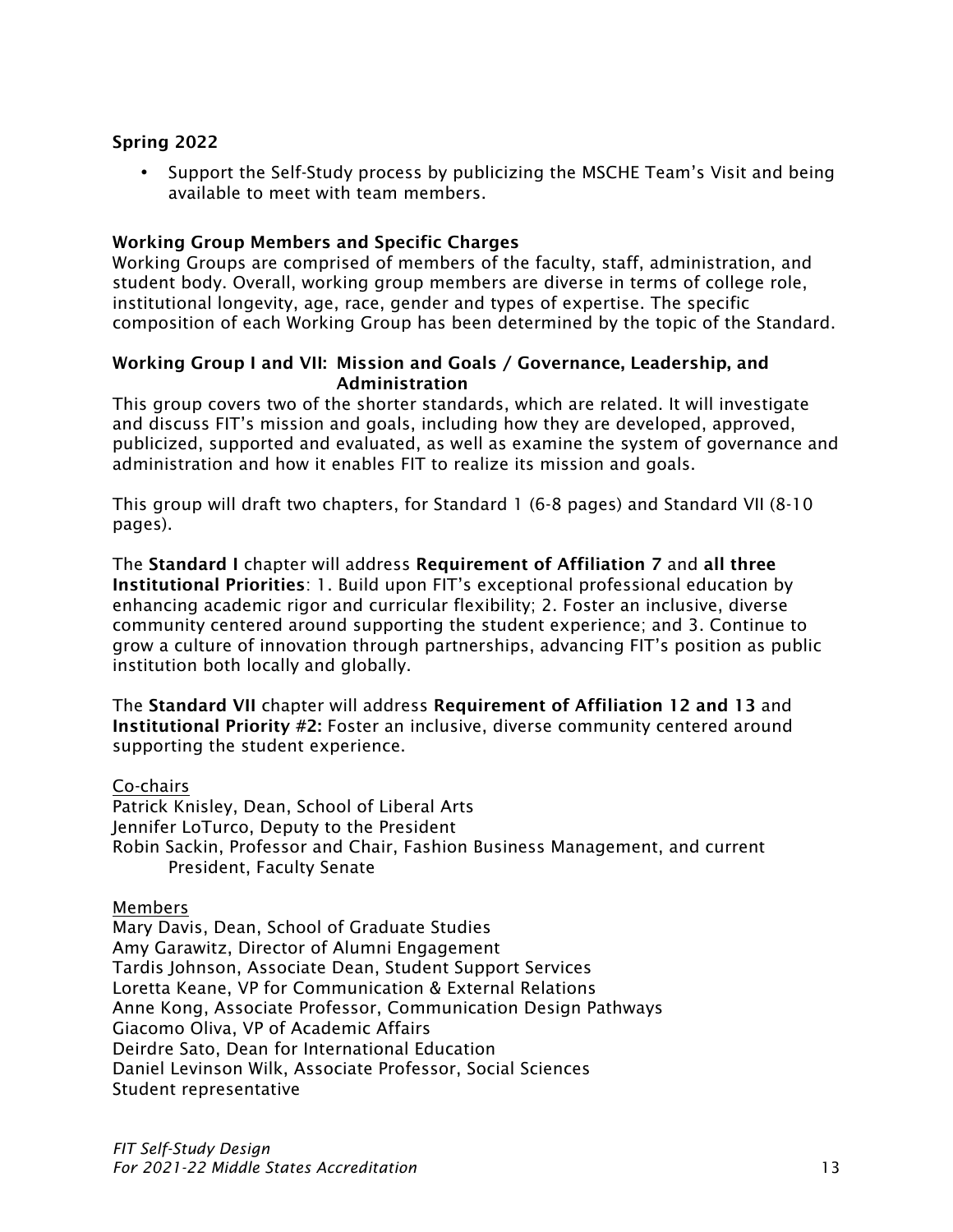#### Inquiry Questions, Standard 1:

*What evidence is there that FIT meets the criteria established for Standard 1?*

- 1. How does the mission and strategic plan support student learning, scholarly inquiry, and creative activities as appropriate to an institution such as FIT?
- 2. How does the recruitment of faculty, staff and administrators support the college's mission?
- 3. In what ways does the college cultivate innovation, diversity in all its iterations, social responsibility and sustainability, including institutional, economic and environmental sustainability?
- 4. How does the college engage in the assessment of its mission and goals?

#### Inquiry Questions, Standard 7

*What evidence is there that FIT meets the criteria established for Standard 7?*

- 1. How does the college define the governance structure that outlines the roles, responsibilities, and accountability for the decision making by each of the constituency, which would include the administration, faculty, staff and students?
- 2. In what ways does the college develop processes and procedures that are effective in fostering collaboration among faculty governance, the United College Employees of FIT and the administration?
- 3. How does the shared governance of the college promote quality teaching and learning as well as research and creative work?
- 4. To what extent does the college work to improve the practice of assessment of its governance, leadership and administration?

### Working Group II: Ethics and Integrity

Working Group II will investigate and discuss how the institution acts with integrity, by honoring its contracts and commitments, adhering to its policies, and representing itself truthfully. Policies cover academic freedom, freedom of expression, and intellectual property rights; climate fostering respect for diversity; grievance policies and resolution for faculty, staff and students; conflict of interest; hiring, evaluation, and promotion practices; honesty in communications and recruiting/admissions; promotion of affordability and enabling of students to make informed decisions about debt; and compliance with various federal, state, and Commission regulations.

Working Group II will coordinate with the Verification of Compliance Taskforce, so these compliance documents may be appropriately referenced in Standard II, Criterion 8.

Working Group II will address Institutional Priority #2: Foster an inclusive, diverse community centered around supporting the student experience.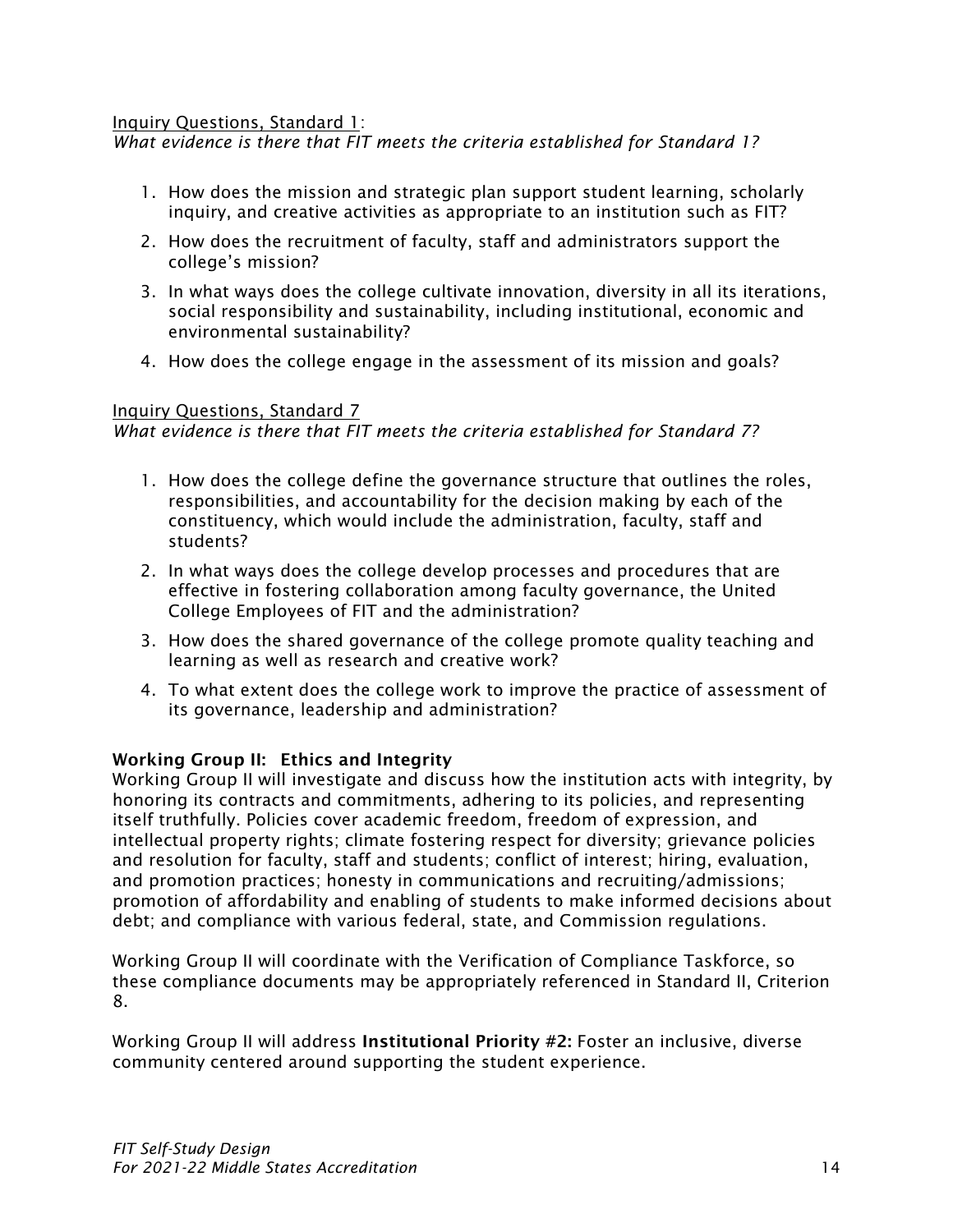Co-chairs

Daniel Benkendorf, Associate Professor, Psychology, and chair of IRB Eric Odin, Associate General Counsel

Members

Mark-Evan Blackman, Assistant Professor, Menswear Anna Blume, Professor, History of Art Shawn Carter, Associate Professor, Fashion Business Management Erika Coble, Senior HR Generalist Bonnie Duke, Special Assistant to the VP of Enrollment Management and Student **Success** Griselda Gonzalez, Director of Policy & Compliance Ron Milon, Chief Diversity Officer Lucy Collins Payne, Assistant Professor, Social Sciences Terrence Peavy, Assistant Vice President, Enrollment Management Gwendolyn Ferguson Pugh, Executive Director for Academic Affairs Personnel Administration

Jonathan Vatner, Staff Writer, Communications and External Relations

### Inquiry Questions, Standard 2

*What evidence is there that FIT meets the criteria established for Standard 2?*

- 1. How does FIT promote and protect academic rights and freedoms?
- 2. How does FIT promote a diverse, inclusive, civil, and safe climate?
- 3. How does the College engage in and promote transparent and ethical practices?
- 4. How does the College maintain compliance with governing laws, policies, and guidelines?

Working Group III: Design and Delivery of the Student Learning Experience Working Group III will investigate and discuss student learning experiences in all modalities, particularly in terms of rigor, coherence, and the role of faculty, and with special attention to essential skills.

Working Group III will collect evidence to document Requirement of Affiliation 15. Working Group III will address Institutional Priority #1: Build upon FIT's exceptional professional education by enhancing academic rigor and curricular flexibility.

Co-chairs

Todd Blumenthal, Assistant Professor, Fashion Business Management Deborah Klesenski-Rispoli, Assistant Dean, Curriculum

Members:

Mary Capozzi, Adjunct Assistant Professor, Fashion Design Brenda Cowan, Associate Professor, Exhibition and Experience Design Tamara Cupples, Executive Director, Online Learning and Academic Technologies Brian Fallon, Associate Professor-Director, Writing Studio Helen Gaudette, Assistant Dean for International Education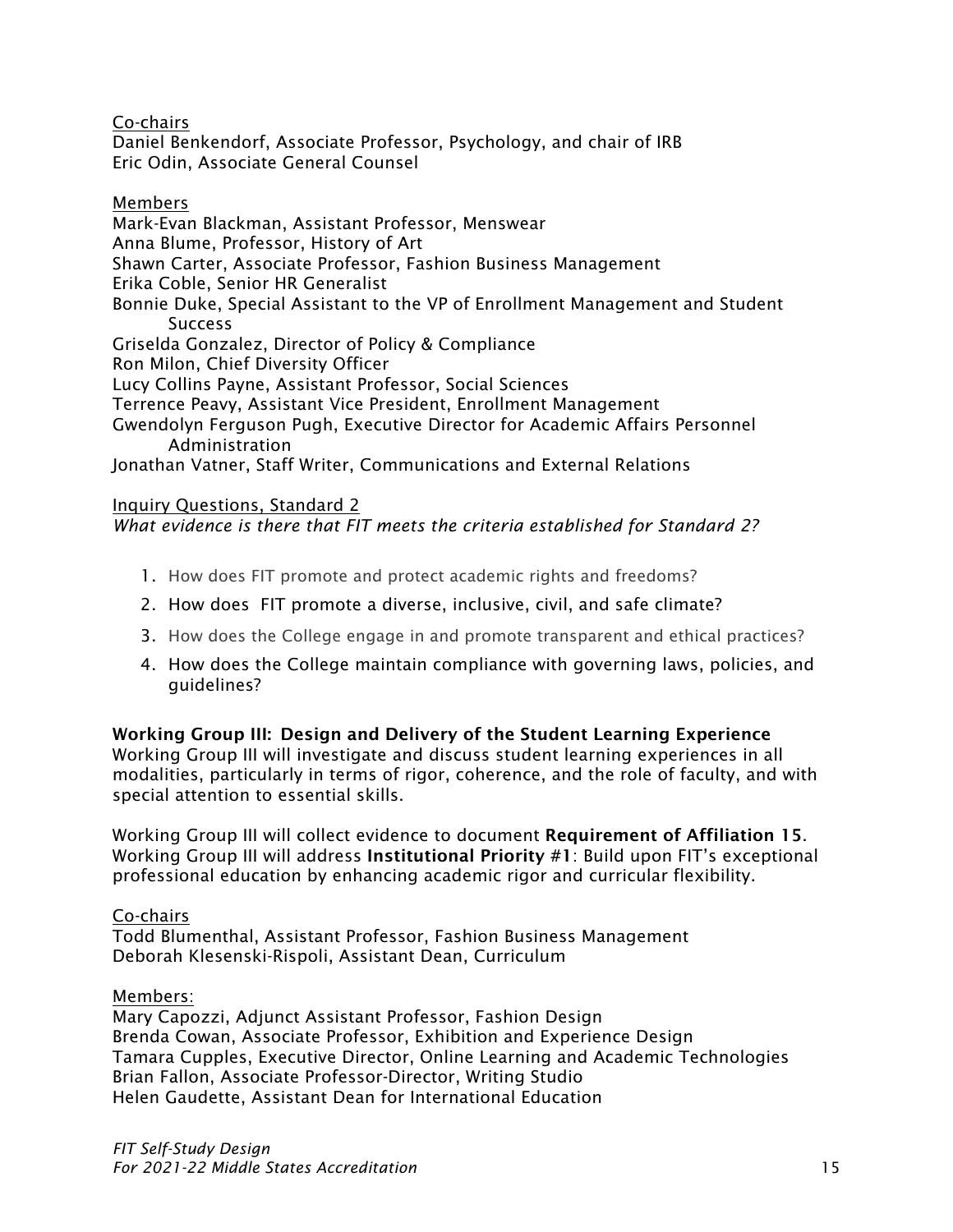Jacqui Jenkins, Acting Executive Director of Strategic Planning and Institutional **Effectiveness** 

Nomi Kleinman, Associate Professor, Textile/Surface Design

Elaine Maldonado, Professor-Director, Faculty Development and the Center for Excellence in Teaching

Michele Nagel, Center for Continuing and Professional Studies

James Pearce, Manager Emerging Technologies

Troy Richards, Dean, School of Art and Design

Carli Spina, Head of Research and Instructional Studies, Gladys Marcus Library Melissa Tombro, Professor, English and Communication Studies Student representative

### Inquiry Questions, Standard 3

*What evidence is there that FIT meets the criteria established for Standard 3?*

- 1. To what extent do FIT degree and credential programs foster coherent and rigorous student learning experiences while preparing students for their future roles as innovative members of the creative industries?
- 2. What processes are in effect to ensure FIT faculty are well-qualified and equipped to support the design, delivery and assessment of student learning experiences?
- 3. To what extent are faculty able to maintain and advance their expertise in their fields, and in what ways does the institution provide innovative strategies in support of their professional development?
- 4. Are our academic policies, procedures, and processes clearly articulated and available to students, faculty and staff, and are appropriate administrative operational systems in place to support this?
- 5. How well do the linkages between the program review process, curriculum development, FIT's internal governance process and institutional resources support curricular innovation and continuous improvement?
- 6. Is FIT's General Education program effective in offering sufficient scope to draw students into new areas of intellectual experience, expanding their cultural and global awareness and cultural sensitivity, and preparing them to make wellreasoned judgments outside as well as within their academic field?

#### Working Group IV: Support of the Student Experience.

This group will investigate and discuss the ways the support system enhances the quality of the learning environment and fosters student success.

Working Group IV will address **Institutional Priority #2:** Foster an inclusive, diverse community centered around supporting the student experience.

#### Co-chairs

Suzanne McGillicuddy, Assistant Dean of Students Devon Vidal, Assistant Professor, and Director, Academic Advisement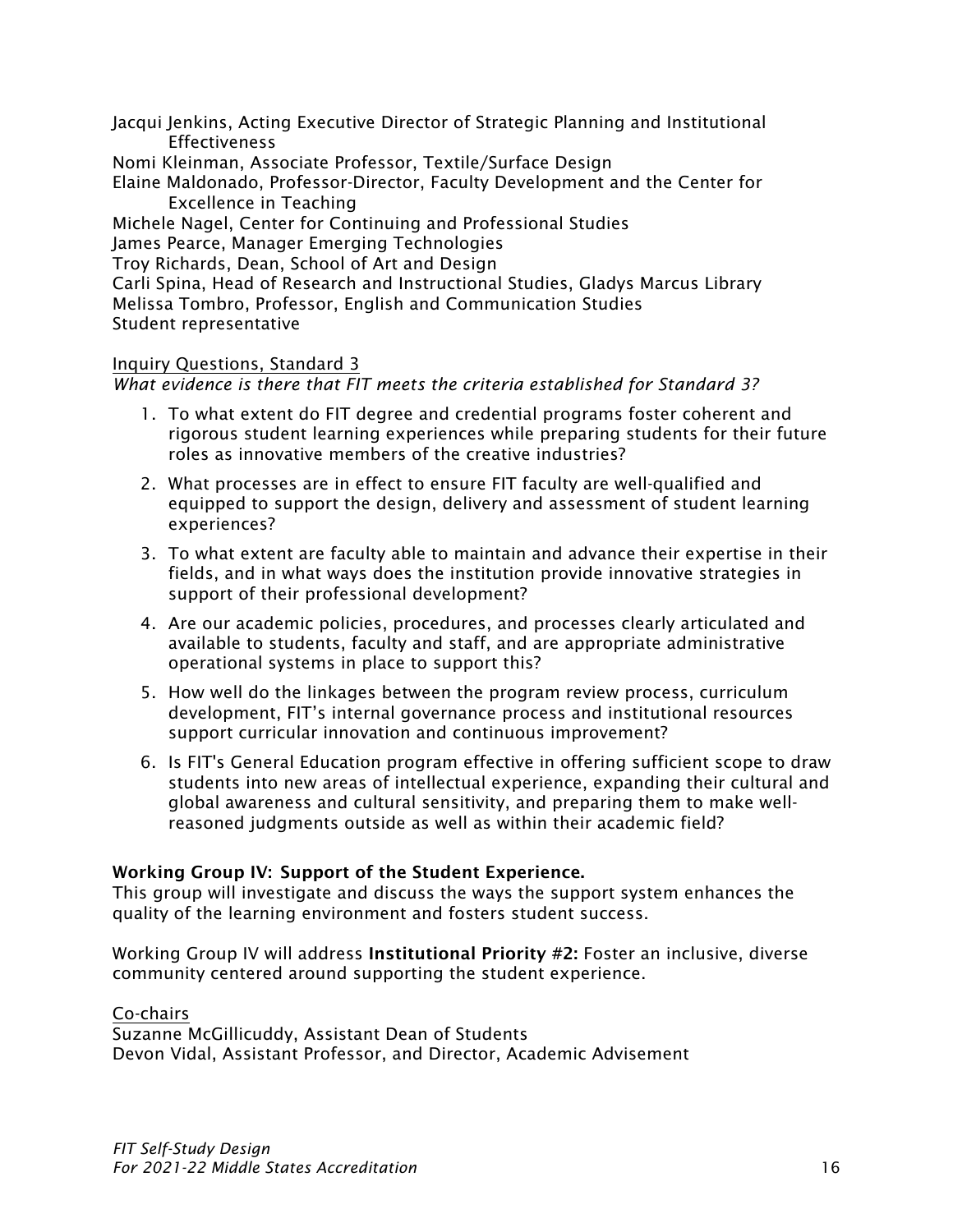#### Members

Frantz Alcindor, Director, Career and Internship Services Amber Carpenter-Lagattuta, Assistant Director, Registration & Records Christie Graziano, Counselor, Student Life Deborah Levine, Coordinator, Academic Skills Yasemin Levine, Professor, Political Science and Executive Director, Presidential Scholars Program Jeffrey Manning, Associate Director, Residential Life Taur Orange, Director, Educational Opportunity Programs Erika Rohrbach, Professor-Director International Student Services Ajoy Sarkar, Professor, Textile Development and Management Student representative

#### Inquiry Questions, Standard 4

*What evidence is there that FIT meets the criteria established for Standard 4?*

- 1. Are FIT's admission and student support policies and processes aligned with its institutional mission and geared towards student success, retention and degree completion?
- 2. How does FIT identify those students who require additional support and enable them to attain their educational goals?
- 3. In what ways do FIT academic and student support services enhance student learning, foster student success and provide co-curricular experiences to enhance the overall student experience?
- 4. How does FIT assess its practices, policies, and programs related to support of the student experience?

#### Working Group V: Educational Effectiveness Assessment

This group will investigate and discuss the establishment and assessment of educational goals, and the use of assessment results for continuous improvement.

Working Group V will collect evidence regarding Requirement of Affiliations 8 and 9. Working Group V will address Institutional Priority #1: Build upon FIT's exceptional professional education by enhancing academic rigor and curricular flexibility.

#### Co-chairs

Shannon Maher, Assistant Professor and Chair, Home Products Development Brad Paris, Associate Professor and Chair, Photography

Members Sarah Blazer, Assistant Professor, Writing Center Eric Daniels, Associate Professor, Interior Design Christina Diggs, Director of Residential Life Naomi Gross, Professor and Assistant Chair of Fashion Business Management Meg Joseph, Associate Professor, Global Fashion Management Su Ku, Assistant Professor, Fashion Design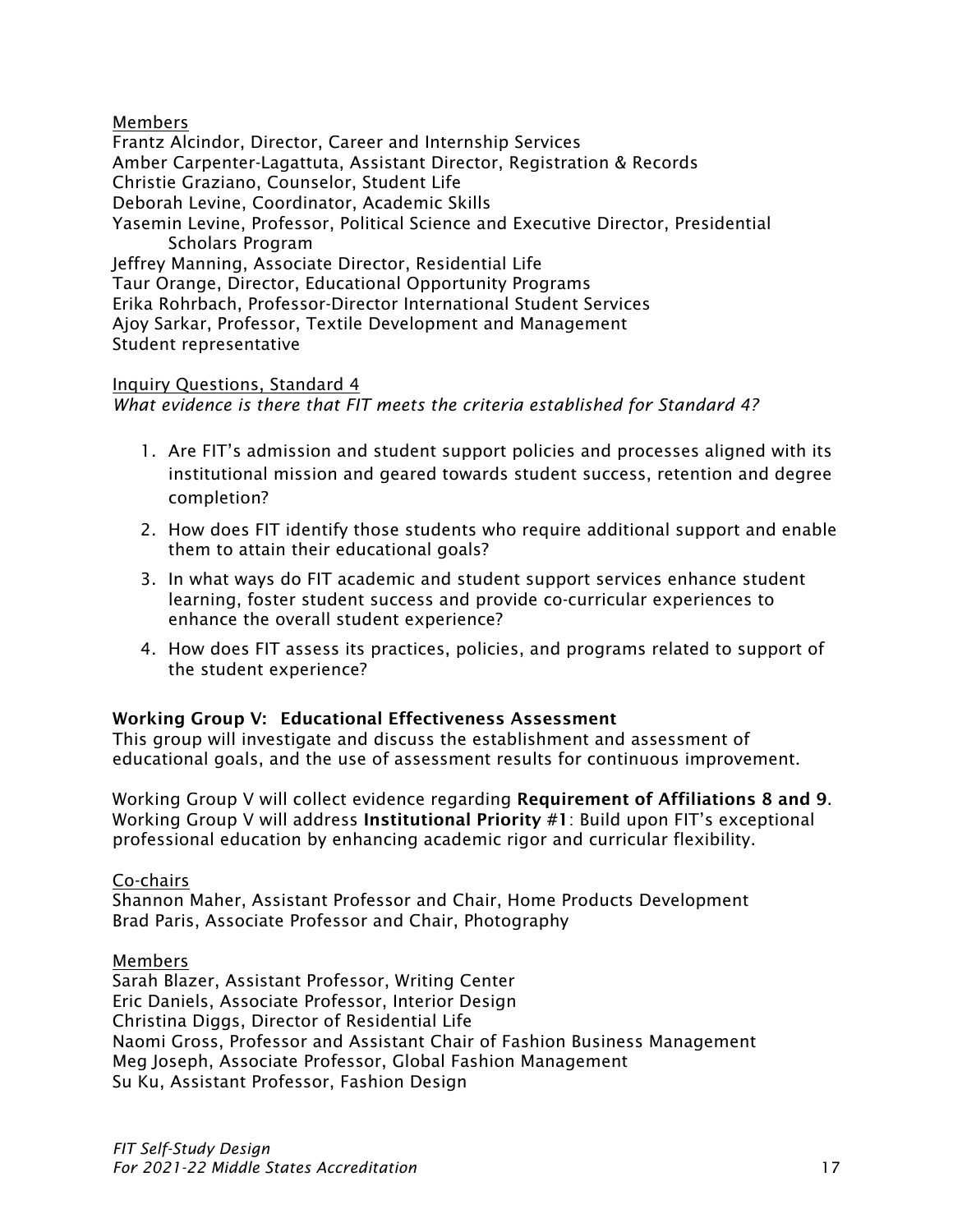Maria Rothenberg, Associate Professor and Instructional Services & Assessment Librarian Nadean Wilson, Counselor Associate, Academic Advising Liberal Arts faculty member, TBD

### Inquiry Questions, Standard 5

*What evidence is there that FIT meets the criteria established for Standard 5?*

- 1. Do student learning outcomes exist at the institutional, program, and course levels, and to what extent do they accurately represent and clearly communicate goals for student learning?
- 2. Does the college possess, maintain and implement an organized and systematic, faculty-led student learning assessment process that results in the collection of information used to determine the extent to which students are achieving stated learning outcomes?
- 3. Are the assessment methods used appropriate for the programs at FIT, and do they provide faculty with useful information about student learning? To what extent are assessment results at each level utilized for the purpose of improving student learning?
- 4. Are assessment results clearly and regularly communicated to internal and external constituents?
- 5. Is the effectiveness of the assessment processes used to improve educational effectiveness assessed periodically and improved over time?

#### Working Group VI: Planning, Resources, and Institutional Improvement

This group will investigate and discuss the planning and the use of fiscal and human resources, as well as physical and technical infrastructure, to support institutional goals.

Working Group VI will collect evidence for Requirement of Affiliation 10 and 11. Working Group VI will address all three Institutional Priorities: 1. Build upon FIT's exceptional professional education by enhancing academic rigor and curricular flexibility; 2. Foster an inclusive, diverse community centered around supporting the student experience; and 3. Continue to grow a culture of innovation through partnerships, advancing FIT's position as public institution both locally and globally.

#### Co-chairs

Joanne Arbuckle, Deputy to the President for Industry Partnerships & Collaborative Programs

Sherry Brabham, Treasurer, and VP for Finance & Administration

Brooke Carlson, Associate Professor, Cosmetics and Fragrance Marketing and Management

#### Members

Laurence Baach, Acting Vice President, Information Technology & CIO Roberta Elins, Professor, Advertising and Market Communications, President of UCE Steven Frumkin, Dean at Jay & Patty Baker School of Business and Technology Darrell Glenn, Assistant Dean, Institutional Research & Effectiveness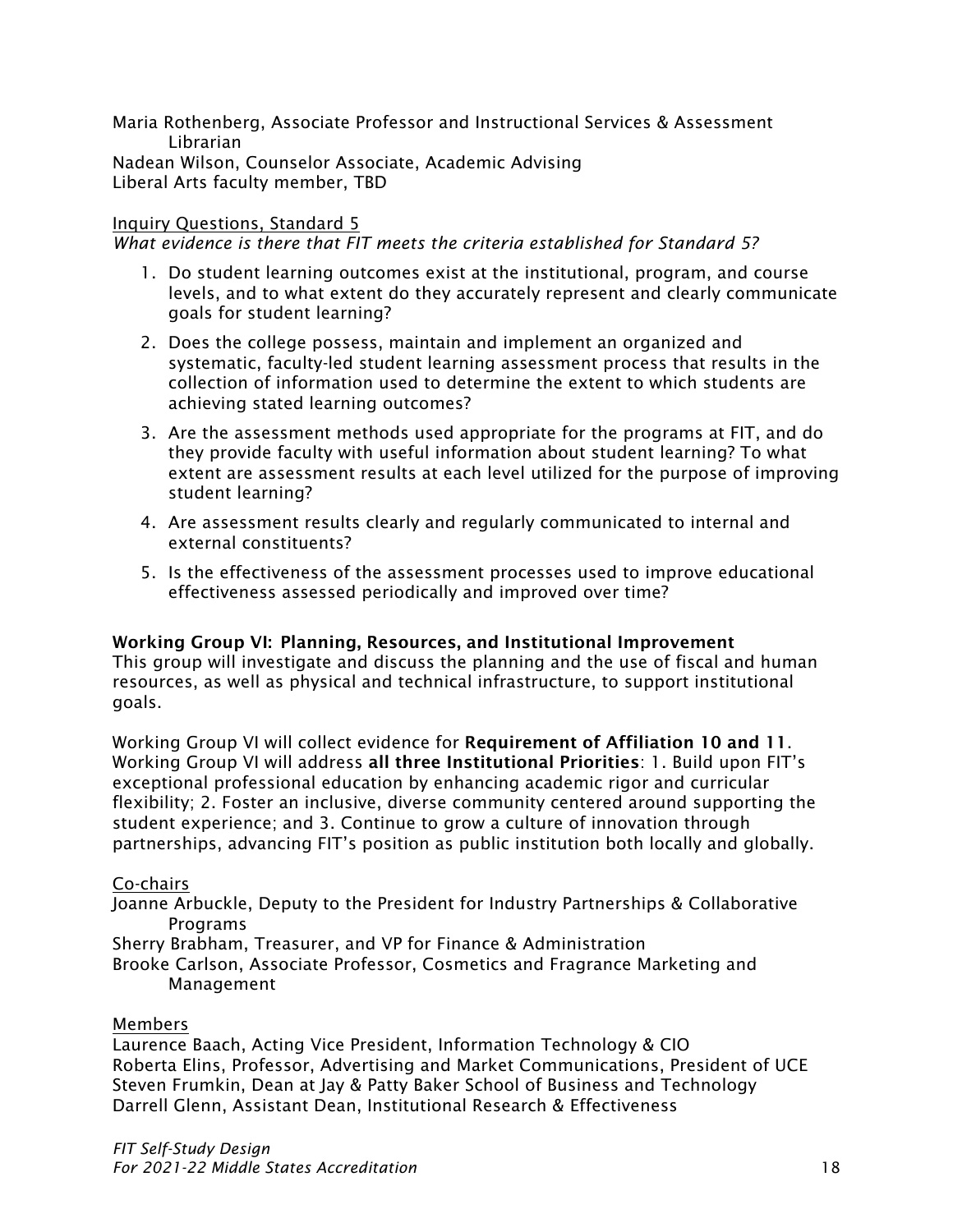Sydney Grimes, Associate Vice President of Academic Operations Cynthia Glass, Vice President of Human Resource Management and Labor Relations Bayard King, Acting Associate Vice President for Finance June Ng, Director, Space Management & Planning Esther Oliveras, Coordinator of Faculty Services Emre Ozsoz, Associate Professor, Social Sciences

#### Inquiry Questions, Standard 6

*What evidence is there that FIT meets the criteria established for Standard 6?*

- 1. To what extent does FIT have methods, practices, software systems or other technology, data, and reporting resources in place that are linked to and integrate financial planning, budgeting, and continuous improvements in services and programs across the institution?
- 2. To what extent are units' and departments' financial planning and budgeting processes aligned with the institution's mission and strategic goals/objectives, and to what extent are resource allocation requests and decisions based on strategic plans, transparency and the results of assessment, especially student learning assessment?
- *3.* Does the college have a comprehensive planning process for facilities, infrastructure, and technology that includes consideration for sustainability and deferred maintenance, and that is linked to strategic and financial planning processes?

### Verification of Compliance Group

The group is charged with completing the Institutional Federal Compliance Report and gathering the supporting evidence of compliance in the areas designated by MSCHE. In addition, it will collect evidence for the Requirements of Affiliation 1-6 and 14. The group will coordinate with Standard II to report compliance documents necessary for Standard II, Criterion 8. Specific information and membership is found in the Verification of Compliance Strategy section of the Self-Study Design.

# VI Guidelines for Reporting

The primary task for each Working Group is to prepare a draft of a Self-Study chapter, drawing on documentation from the Evidence Inventory. To accomplish this in an organized fashion allowing for evidence gathering and feedback, Working Groups will submit interim reports each semester, due as follows:

- May 1, 2020: Initial Evidence Inventory list and documentation
- May 15, 2020: Gap analysis report, assessing strength of evidence and suggesting where documentation may need enhancement.

December 1, 2020: First draft of assigned chapter(s).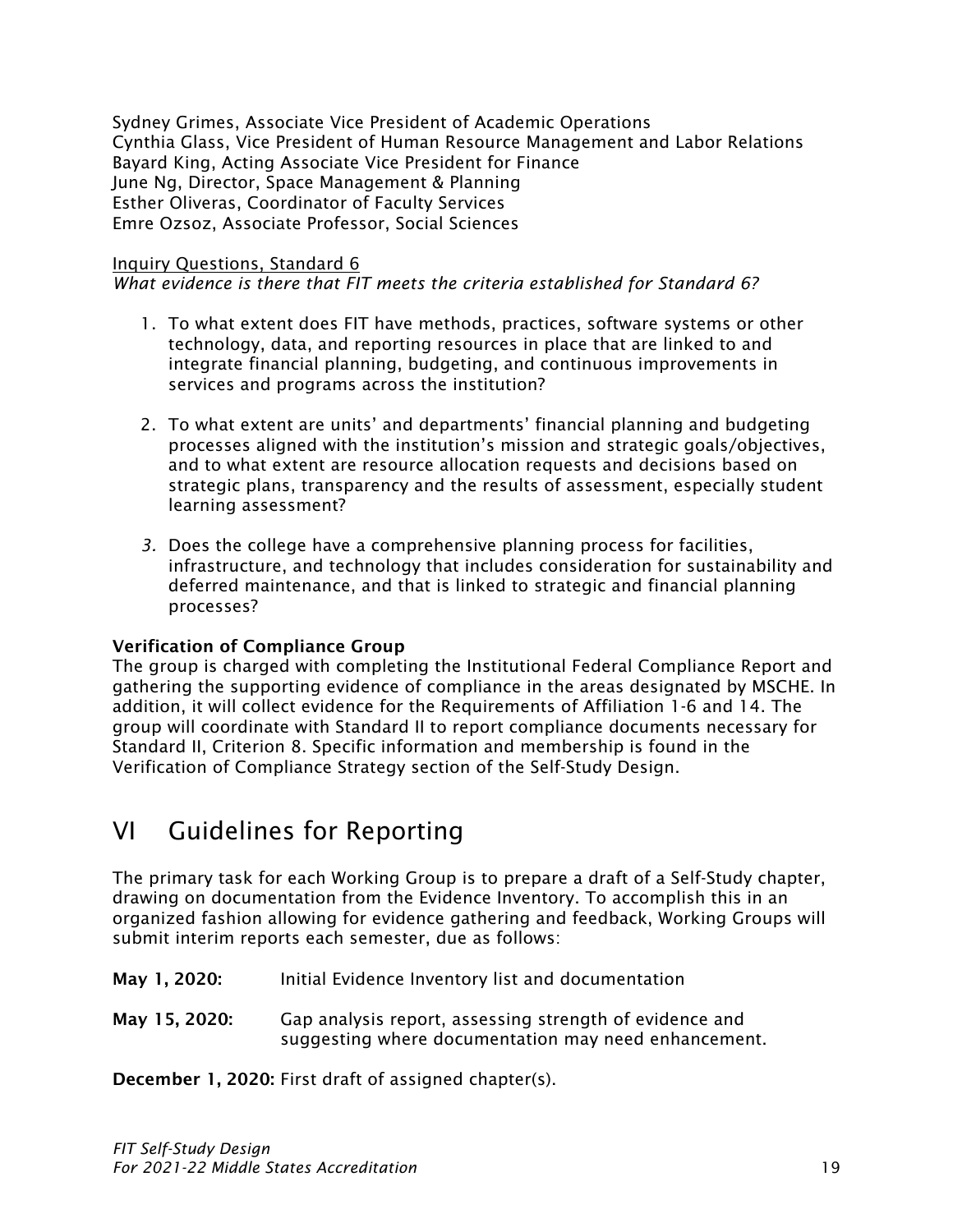### April 1, 2021: Final draft of assigned chapter(s).

Each drafted chapter should be 10-12 pages and demonstrate, through narrative, examples, and references to documents in the Evidence Inventory, how FIT meets the Standard and associated criteria. In addition, the chapter will analyze institutional strengths and challenges in relationship to the assigned standard. Finally, the chapter will identify Standard-related opportunities for improvement, particularly as they relate to achievement of FIT's mission and strategic goals, as well as the Self-Study institutional priorities, and are supported by assessment evidence. The template below provides guidance for constructing the chapter.

### Template for Chapters:

### Introduction:

• Summary paragraph describing how the Standard is met and which institutional priorities were addressed

#### Evidence Inventory and Collaborations

- List of documentation to be included in Evidence Inventory
- Description of collaboration and strategies for avoiding undue duplication

#### Analytical Report/Findings

- Narrative that clearly and concisely summarizes compliance with the Standard and each associated criterion. Narrative should also specify strengths and challenges that need to be addressed, supported by clear evidence.
- Narrative that highlights campus activities and initiatives that meet the Standard and foster progress towards the Institutional Priorities to be covered in chapter, emphasizing continuous improvement.
- Requirements of Affiliation addressed within section

### **Conclusions**

- Brief overview of findings: compliance with Standard, strengths, and challenges
- Based on analytical report, evidence-based opportunities for improvement and innovation and initial strategies for addressing them. List of up to three opportunities for improvement, with suggested actions needed to sustain or enhance strengths as well as meet challenges. These will be substantive in nature and consistent with the Working Group's charge and assigned Standard(s) and institutional priorities.

The Working Group chapters will be gathered by the Steering Committee and edited and revised into a coherent document written in a single voice. It will be revised further as it is shared with the President's Office and the FIT community in the summer and early fall of 2021. The Chair of the Evaluation Team will visit in fall of 2021 and provide further feedback before the final revisions are completed.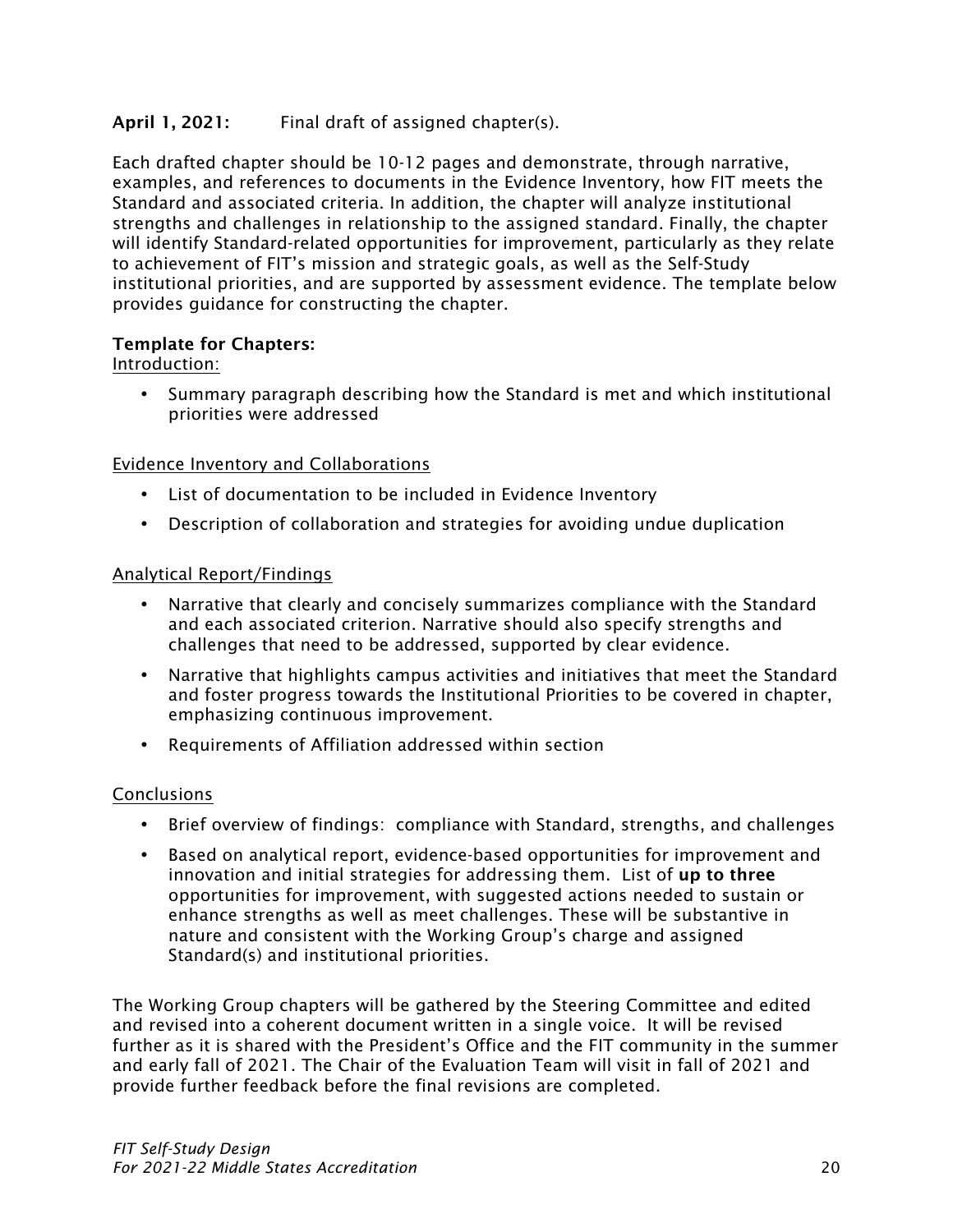#### Other Guidelines

- Please consider only the 10 year period since FIT's last self-study, and focus most strongly on the period since FIT's 2017 PRR.
- Tone should be constructive and forward-looking.
- Although chapters will contain descriptive information, on the whole, the chapter should be analytical and evaluative, and identify specific documents used when making a conclusion or recommendation.
- Avoid FIT jargon when possible.
- The narrative should generally follow order of criteria as listed in the standard.
- Infuse discussion of the institutional priorities relevant to each standard throughout the chapter.
- Use a comma before the word "and" at the end of a series (serial comma/Oxford comma).
- Write out an acronym in full upon first use, indicating the acronym in parentheses. Thereafter, use the acronym, i.e., Fashion Institute of Technology  $(FIT)$ .
- Write in the third person.
- Use titles or positions in place of individual names
- When listing names, order them alphabetically
- Use APA format for all citations.

### Editorial Style and Format for Reports

#### *Word Processing Program*

Microsoft Word for text; Microsoft Excel for spreadsheets and graphs, sent as separate files.

*Fonts* Times New Roman, 12 Point

*Margins*

1 ½" left margin; all other margins 1"

Left-justified

*Pages* Use page numbers, bottom right-hand side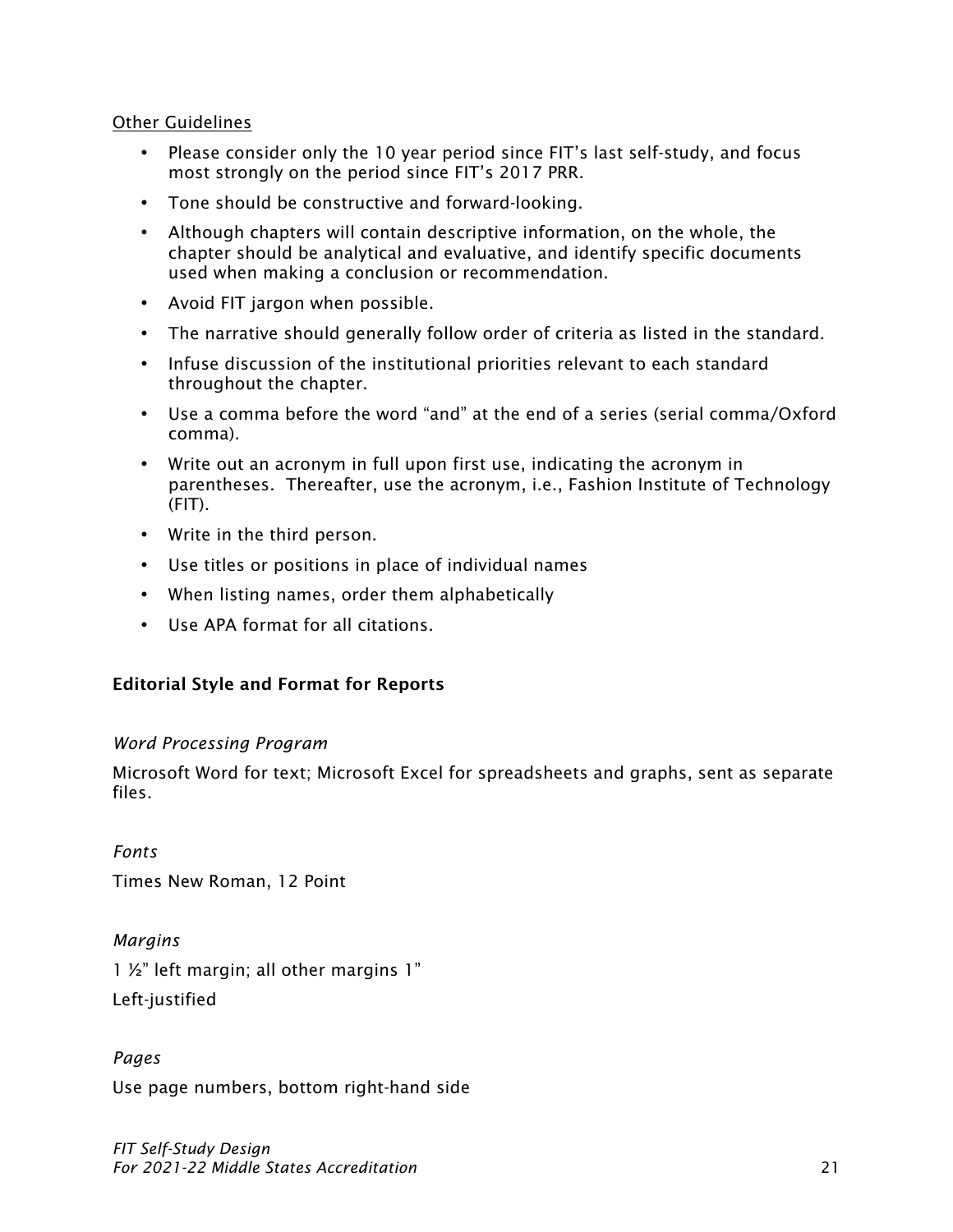No indentations for paragraph, put extra space between paragraphs Bullet lists are acceptable

# *Spacing* Single spacing

Refer to the editorial style guide of Communications and External Relations for additional guidance: https://www.fitnyc.edu/cer/toolkit/guides/usage-guide.php

# VII Organization of the Final Self-Study Report

# Organization of Final Self-Study Report

- 1. Table of Contents
- 2. Executive Summary: Institutional overview, summary of each chapter, summary of opportunities for improvement
- 3. Introduction: Brief institutional history, institutional overview including mission and strategic goals, description of student population, major changes and recent initiatives and programs, brief outline of self-study scope and process
- 4. Standard I: Mission and Goals
- 5. Standard II: Ethics and Integrity
- 6. Standard III: Design and Delivery of the Student Learning Experience
- 7. Standard IV: Support of the Student Experience
- 8. Standard V: Educational Effectiveness Assessment
- 9. Standard VI: Planning, Resources, and Institutional Improvement
- 10.Standard VII: Governance, Leadership, and Administration
- 11.Conclusion and Summary of Findings and Opportunities for Improvement; synthesis and discussion of institutional strengths as related to MSCHE standards and requirements of affiliation; synthesis and discussion of opportunities for improvement.

### Glossary of Terms

### Appendices

- o Evidence Inventory
- o References
- o List of Participants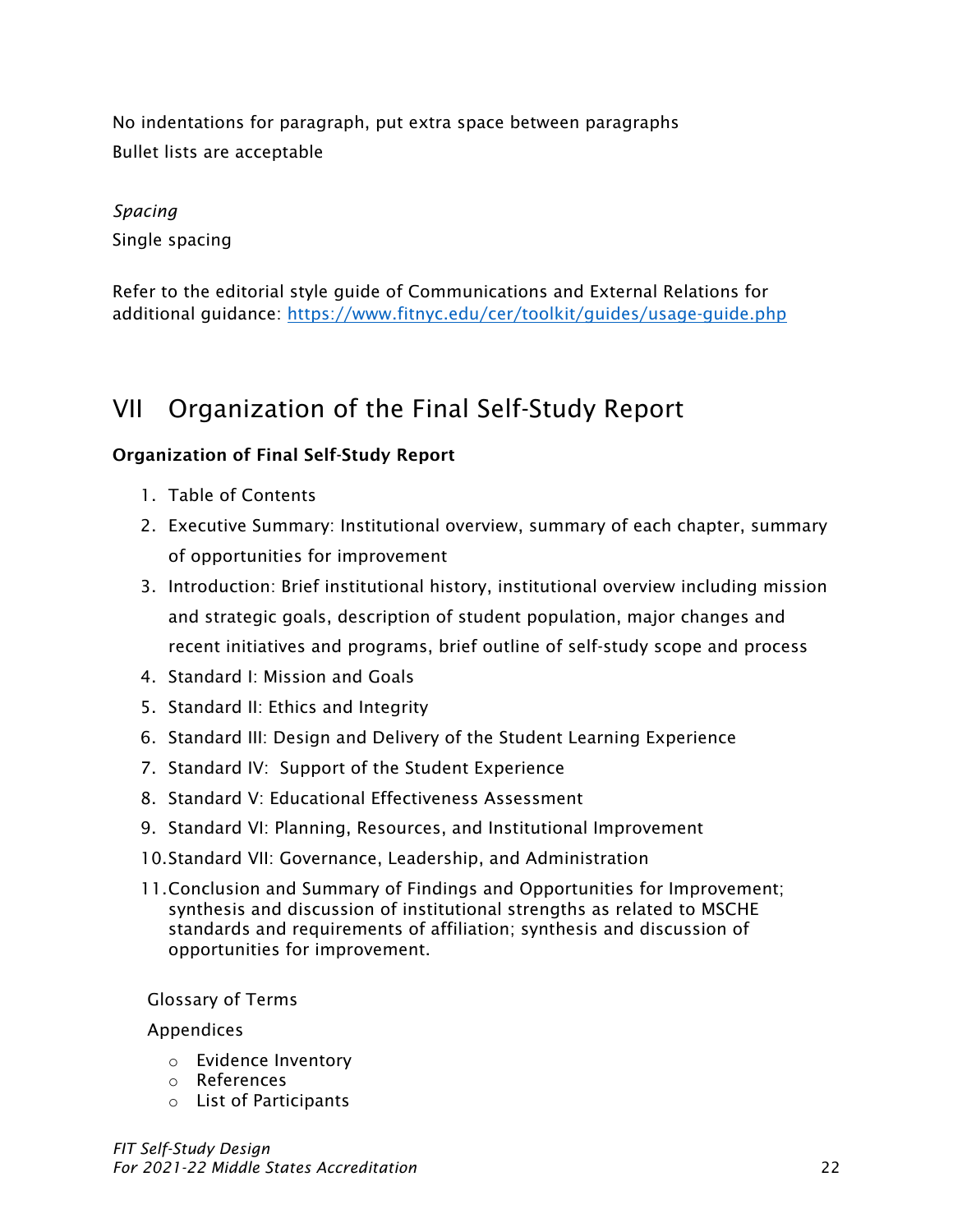# VIII Verification of Compliance Strategy

Griselda Gonzalez, Director of Policy and Compliance, will chair a task force to complete the Verification of Compliance. In addition, she will serve as a member of Working Group II: Ethics and Integrity to help coordinate reporting in this area.

### The following individuals will assist her on the task force:

Rita Cammarata, Director of Records and Registration Tamara Cupples, Executive Director for Online Learning and Academic Technologies Gwen Ferguson-Pugh, Executive Director for Academic Affairs Harold Lederman, Internal Auditor Terence Peavy, Assistant Vice President for Enrollment Services Shadia Sachedina, Assistant Vice President for Student Services and Dean of Students

The chair and supporting task force is charged to:

- 1. Complete the Institutional Federal Compliance Report to demonstrate that FIT complies with eight specific federal higher education requirements. The Commission requires verification of institutional compliance in the following areas:
	- Student identity verification in distance and correspondence education
	- Transfer of credit policies and articulation agreements
	- Title IV program responsibilities
	- Institutional records of student complaints
	- Required information for students and the public
	- Standing with State and other accrediting agencies
	- Contractual relationships
	- Assignment of credit hours
- 2. Gather documentation to demonstrate that FIT meets the Requirements of Affiliation 1-6 and 14.

#### Timeline:

The task force will meet approximately six times over the course of the self-study. It will meet three times in spring 2020 for planning, and once each subsequent semester (fall 2020, spring 2021, and fall 2021). At the end of each semester, the task force will provide a report to the Steering Committee, as follows:

- April 2020: Brief report assessing strength of documentation demonstrating compliance and updating the group on Verification of Compliance activities.
- December 2020: Submit draft of compliance template and evidence inventory for assigned Requirements of Affiliation, and provide brief report summarizing current status and outlining remaining work.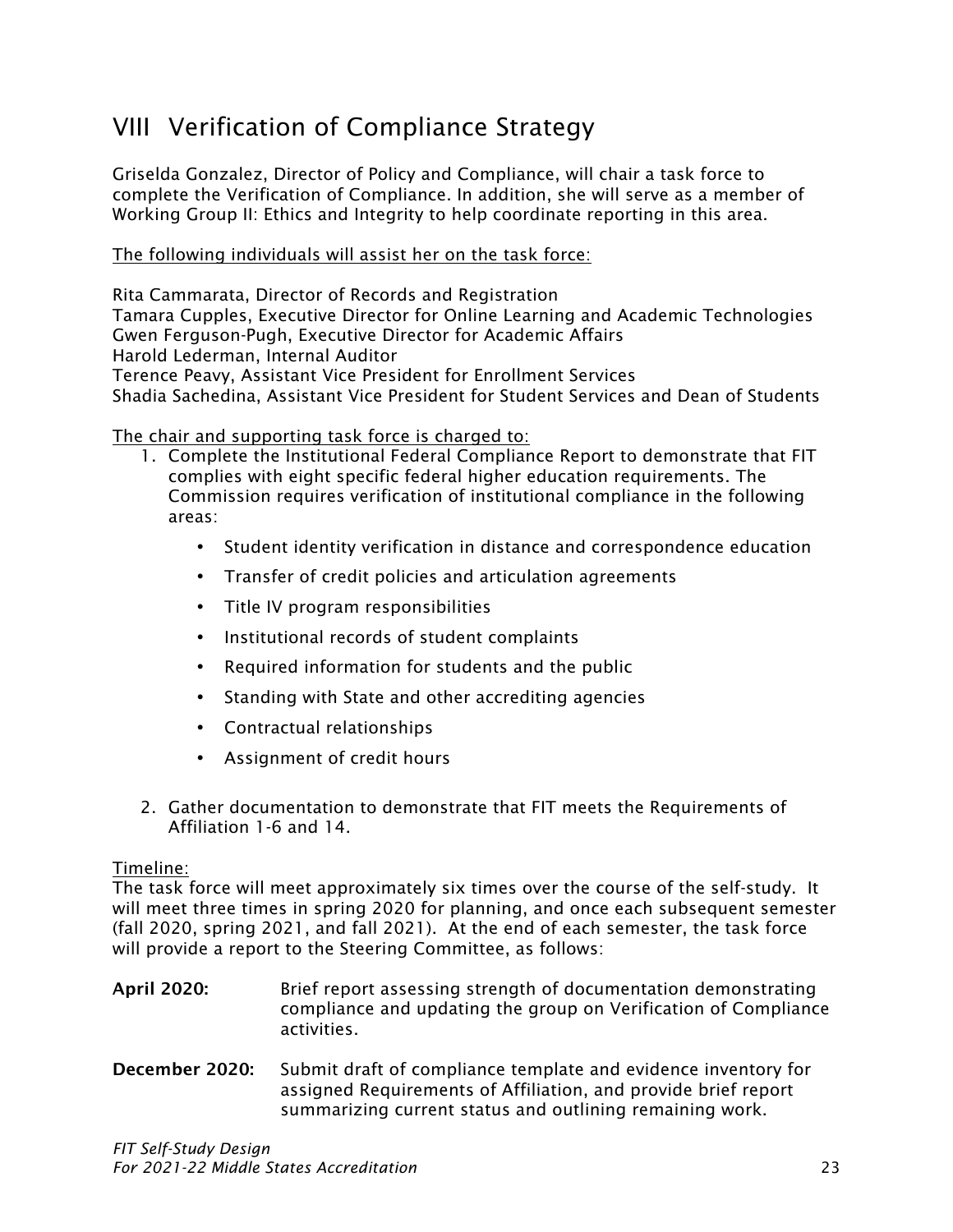- May 2021: Submit second draft of template and evidence inventory for assigned requirements.
- December 2021: Submit final report to Steering Committee. The Institutional Federal Compliance Report and supporting evidence should be combined into a single, bookmarked PDF file. The Institutional Federal Compliance Report will be uploaded in conjunction with all other self-study materials, no later than six weeks prior to the scheduled on-site Evaluation Visit.

# IX Self-Study Timetable

This timetable was designed by the Steering Committee before the COVID-19 pandemic and is currently being followed. Should adjustments be necessary as the situation evolves, FIT will contact MSCHE.

| <b>Timeframe</b> | <b>Activity</b>                                                                                                                                                                                                                                                                                                                                                                                                                                                                                                                                                                   |  |  |
|------------------|-----------------------------------------------------------------------------------------------------------------------------------------------------------------------------------------------------------------------------------------------------------------------------------------------------------------------------------------------------------------------------------------------------------------------------------------------------------------------------------------------------------------------------------------------------------------------------------|--|--|
| Summer 2019      | MSCHE invites FIT to fall 2019 self-study institute.                                                                                                                                                                                                                                                                                                                                                                                                                                                                                                                              |  |  |
|                  | President appoints self-study co-chairs and Steering<br>Committee.                                                                                                                                                                                                                                                                                                                                                                                                                                                                                                                |  |  |
| <b>Fall 2019</b> | Steering Committee begins meeting<br>Co-Chairs and ALO attend Self-Study Institute,<br>٠<br>October 28-29th<br>Steering Committee creates draft of Self-Study<br>$\bullet$<br>Design<br>Public website and email for process created<br>Working groups appointed by the President<br>$\bullet$                                                                                                                                                                                                                                                                                    |  |  |
| January 2020     | Self-Study Design draft shared with President for<br>$\bullet$<br>feedback                                                                                                                                                                                                                                                                                                                                                                                                                                                                                                        |  |  |
|                  | Self-Study Design draft submitted to MSCHE VP<br>٠                                                                                                                                                                                                                                                                                                                                                                                                                                                                                                                                |  |  |
| Spring 2020      | Working Groups begin to meet, gathering initial<br>$\bullet$<br>evidence for their standards. Initial Evidence<br>Inventory due May 1, 2020.<br>Middle States VP visits to provide feedback on self-<br>$\bullet$<br>study design. Steering Committee will revise and<br>submit to MSCHE for approval<br>Co-Chairs communicate with locations abroad<br>Verification of Compliance task force begins<br>$\bullet$<br>meeting; report assessing strength of compliance<br>documentation due April 30, 2020.<br>Working Groups conduct gap analysis, report due by<br>May 15, 2020. |  |  |
| Summer 2020      | Self-study design revised with feedback from MSCHE VP,<br>resubmitted and approved by MSCHE                                                                                                                                                                                                                                                                                                                                                                                                                                                                                       |  |  |
| <b>Fall 2020</b> | Working Groups continue meeting, reaching out to<br>$\bullet$<br>community and gathering any additional evidence<br>needed for chapter, including from locations abroad                                                                                                                                                                                                                                                                                                                                                                                                           |  |  |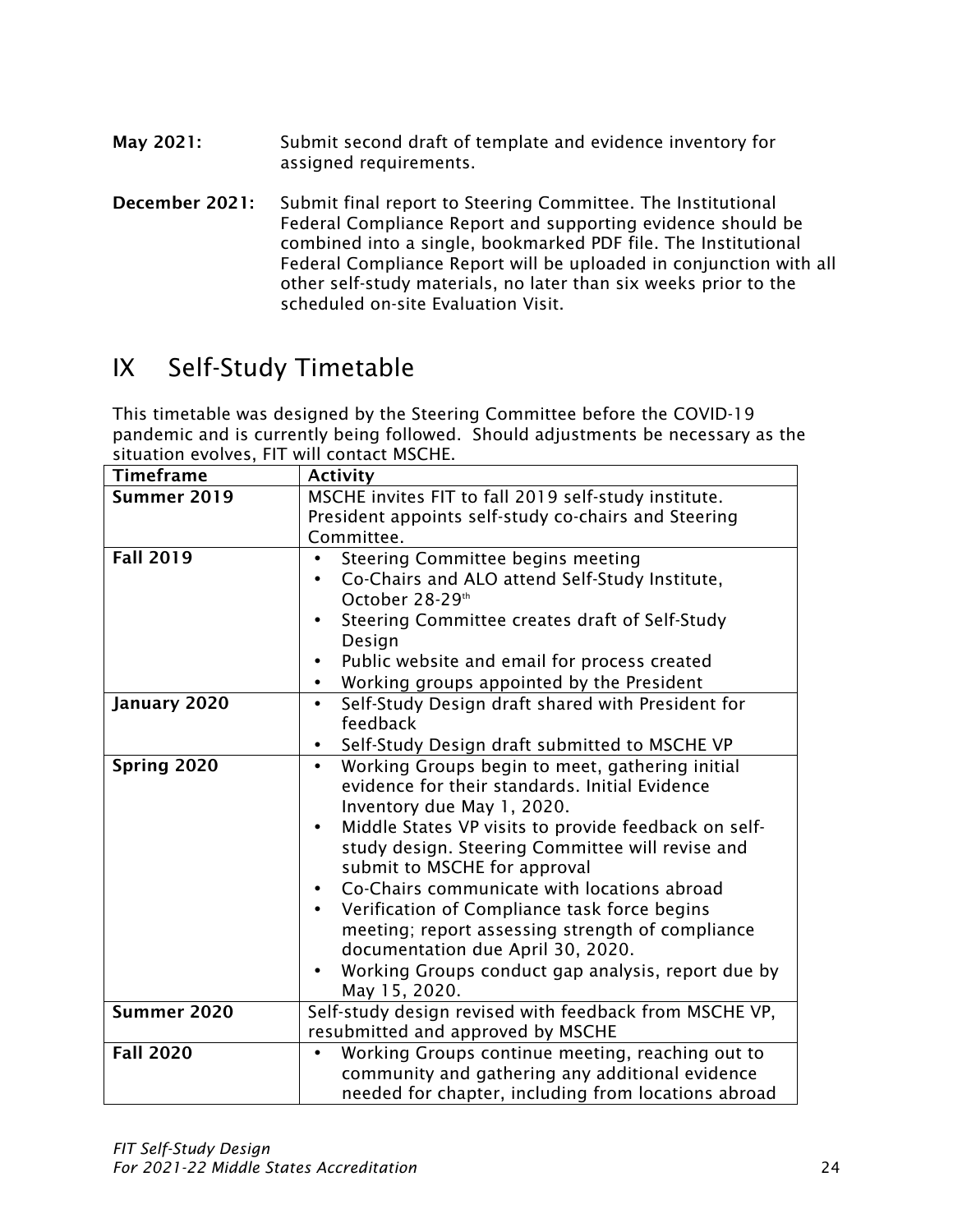|                  | Working Groups submit chapter by Dec. 1, 2020<br>$\bullet$          |
|------------------|---------------------------------------------------------------------|
|                  | Verification of Compliance task force continues                     |
|                  | meeting; draft report of compliance template and                    |
|                  | evidence due Dec. 1, 2020                                           |
| January 2021     | Steering Committee provides feedback on chapter drafts              |
| Spring 2021      | Members of Advisory Council provide feedback on                     |
|                  | selected drafts relevant to their areas                             |
|                  | Working Groups share drafts with relevant<br>$\bullet$              |
|                  | stakeholders for comments                                           |
|                  | Working Groups revise chapters; final draft due April<br>$\bullet$  |
|                  | 1,2021                                                              |
|                  | Middle States selects and confirms Evaluation Team<br>$\bullet$     |
|                  | Chair in consultation with FIT                                      |
|                  | Revision of Verification of Compliance Template by<br>$\bullet$     |
|                  | April 1, 2021                                                       |
| Summer 2021      | Core Coordinating Group creates draft out of<br>$\bullet$           |
|                  | submitted Working Group chapters, rewriting in a                    |
|                  | single voice and eliminating duplication                            |
|                  | President reviews Self-Study draft and provides<br>$\bullet$        |
|                  | feedback. Core Coordinating Group incorporates                      |
|                  | presidential feedback.                                              |
|                  | CER begins designing Self-Study document.<br>$\bullet$              |
|                  | Draft finalized for posting for community comment<br>$\bullet$      |
|                  | by Convocation                                                      |
| <b>Fall 2021</b> | Communication to community encouraging<br>$\bullet$                 |
|                  | comments and feedback                                               |
|                  | Draft presented at town halls and meetings of                       |
|                  | campus groups                                                       |
|                  | Review and audit Evidence Inventory<br>$\bullet$                    |
|                  | Draft send to Evaluation Team Chair two weeks<br>$\bullet$          |
|                  | before fall visit                                                   |
|                  | <b>Evaluation Team Chair's Preliminary Visit</b><br>$\bullet$       |
|                  | Completion of Verification of Compliance Report by<br>$\bullet$     |
|                  | end of semester                                                     |
| Spring 2022      | Final Self-Study, Evidence Inventory, and Verification<br>$\bullet$ |
|                  | of Compliance completed six weeks prior to Team                     |
|                  | visit and uploaded to MSCHE Portal                                  |
|                  | Visit from Evaluation Team in March                                 |
| <b>Iune 2022</b> | Commission meets to determine accreditation action                  |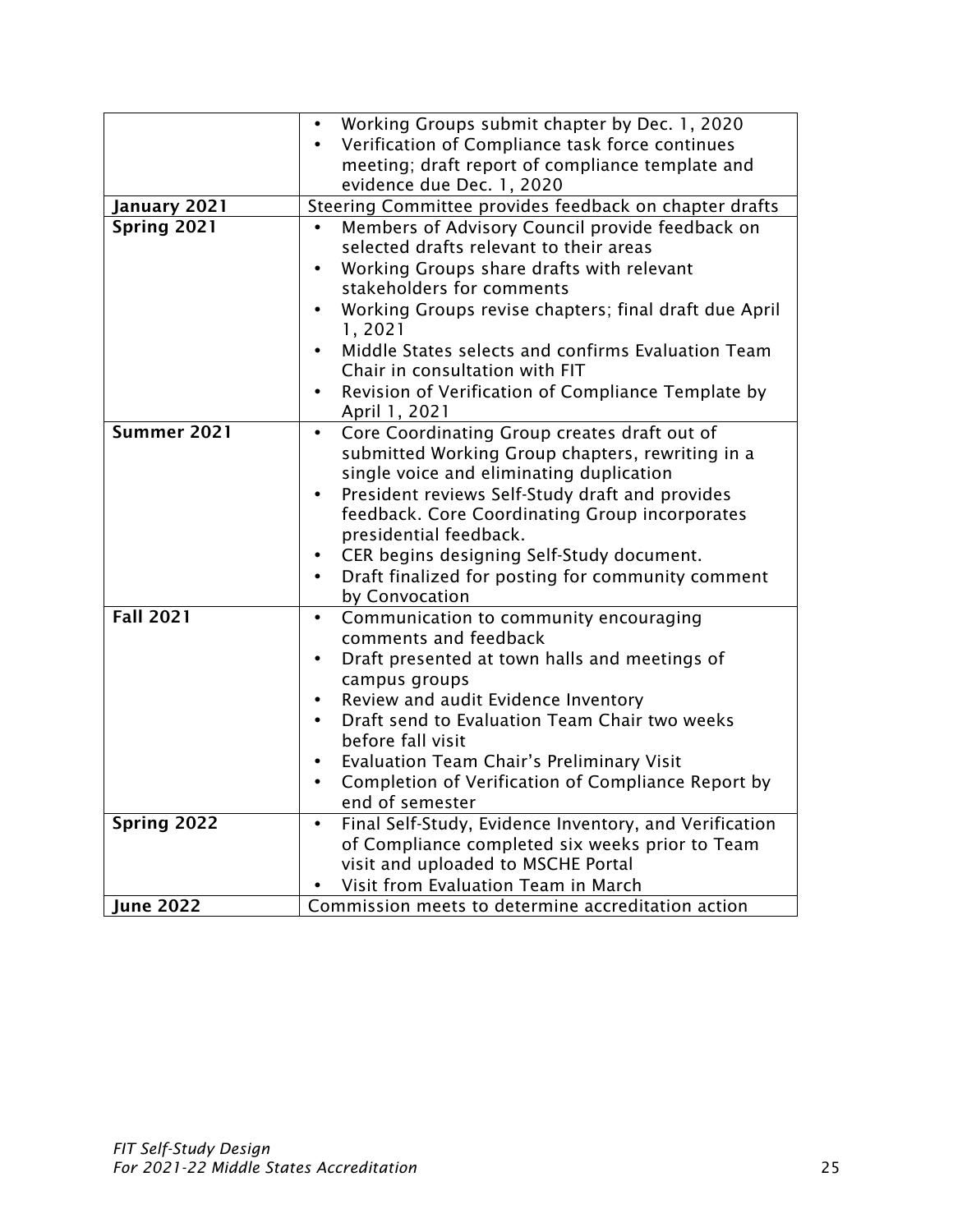# X Communication Plan

The Steering Committee is charged with promoting and communicating with the entire campus community about the Self-Study process and gathering input. The communication plan outlines several strategies for communication, to allow not only for the sharing of important information and updates, but also to foster conversations about FIT. This plan is particularly important to achieve FIT's intended outcomes for the Self-Study, to foster a sense of inclusion among the community by transparently communicating about the institution's successes, challenges, and opportunities for improvement.

| Forum/Method               | Timing                    | <b>Communication Method and Audience</b>                                                                                                                                                                                                                                                                       |
|----------------------------|---------------------------|----------------------------------------------------------------------------------------------------------------------------------------------------------------------------------------------------------------------------------------------------------------------------------------------------------------|
| <b>Public Website</b>      | Ongoing                   | Linked to FIT's page on accreditation, the Middle<br>States 2022 webpages will provided a fixed space<br>for the public to find information about the Self-<br>Study process. Information will include a timeline,<br>the list of Steering Committee and Working Group<br>members, and updates each semester.  |
| <b>MyFit Website</b>       | Ongoing                   | This space in FIT's intranet will be a vehicle for<br>sharing documents with faculty, staff, and students.<br>The Self-Study Design will be posted here before it<br>has been officially approved by Middle States. The<br>Self-Study draft will be shared for feedback in fall<br>2021.                       |
| MiddleStates2022<br>e-mail | Each<br>semester          | MiddleStates2022@fitnyc.edu has been established<br>and is monitored by the Self-Study co-Chairs. A<br>campus-wide message will be sent out from this<br>address with an update each semester. In addition,<br>this email will be used to collect feedback from<br>campus constituents throughout the process. |
| <b>Board of Trustees</b>   | Each<br>Semester          | Each semester, the co-Chairs will provide a brief<br>written update for the President to share with the<br>Board of Trustees.                                                                                                                                                                                  |
| President's<br>Cabinet     | Twice<br>each<br>semester | The Vice President of Academic Affairs will provide<br>brief updates twice a semester.                                                                                                                                                                                                                         |
| <b>Extended Cabinet</b>    | Each<br>semester          | The co-Chairs will provide update to the Extended<br>Cabinet once per semester.                                                                                                                                                                                                                                |
| <b>Faculty Senate</b>      | Each<br>semester          | Update provided to Faculty Senate Executive<br>Committee once each semester. Presentation will be<br>made to Faculty Senate in Fall 2021. Requests for<br>feedback on drafts made through Faculty Senate.                                                                                                      |
| Student<br>Government      | Each<br>semester          | Beginning in spring 2020, members of the Steering<br>Committee will update Student Government on<br>progress and ask for participation and feedback<br>when appropriate.                                                                                                                                       |
| Convocation                | Each<br>semester          | Updates will be given at Convocation, which is<br>attended by faculty, staff, and administrators each<br>term. In fall 2019, President Brown announced the                                                                                                                                                     |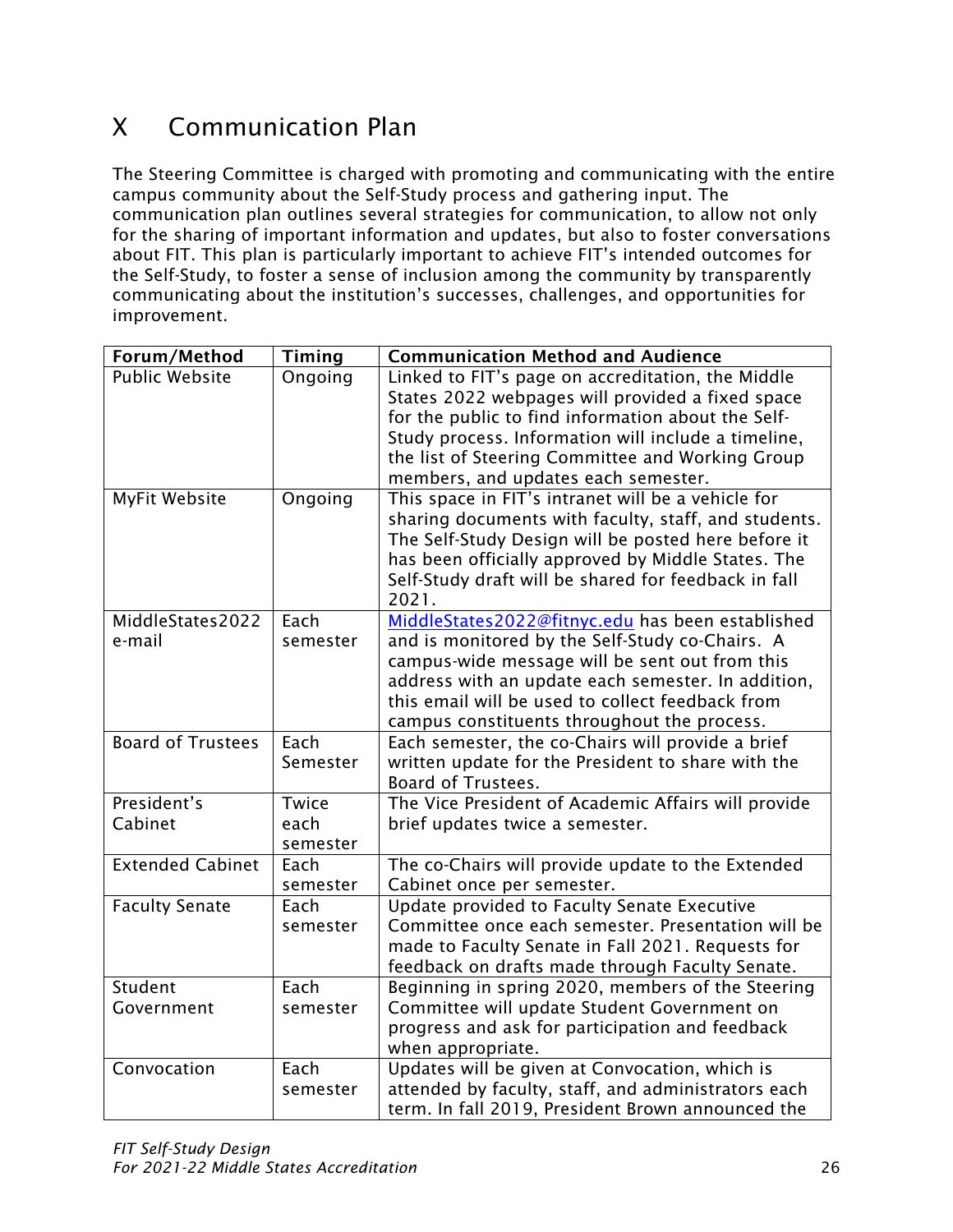|                      |                  | beginning of the process.                             |
|----------------------|------------------|-------------------------------------------------------|
| <b>Town Halls</b>    | <b>Fall 2021</b> | Town Hall meetings will be organized in Fall 2021     |
|                      |                  | to discuss the Self-Study draft and gather            |
|                      |                  | responses.                                            |
| FIT Newsroom         | <b>Fall 2020</b> | The biweekly newsletter for the FIT community will    |
|                      | and Fall         | update the community in fall 2020, to report on       |
|                      | 2021             | progress, and in fall 2021, to ask for feedback on    |
|                      |                  | the draft self-study.                                 |
| <b>Working Group</b> | Ongoing          | Working Groups are charged with gathering input       |
| Communication        |                  | where needed from campus constituents. Working        |
|                      |                  | Groups will use tools such as surveys, interviews, or |
|                      |                  | focus groups, and will communicate with               |
|                      |                  | committees or groups related to their assigned        |
|                      |                  | Standards.                                            |

# XI Evaluation Team Profile

FIT would benefit from Evaluation Team members who collectively have experience with:

- Similarly-sized institutions that are a part of large public systems similar to SUNY, such as Pennsylvania or Maryland
- Community colleges that also offer higher level degrees, matching FIT's academic degree profile
- Institutions in urban settings, with a mix of residential and commuter students (particularly for the Student Affairs expert)
- Institutions with a predominantly unionized faculty and staff
- Institutions specializing in career-focused undergraduate education

In addition, it would be useful to have to representation in the following areas:

- Expertise in all aspects of the creative industries (including the business side)
- A liberal arts faculty member who works at an institution where liberal arts supports professional majors
- Experience in advancing innovation in an educational institution
- Familiarity with a range of assessment methods, including methods commonly used in Art & Design and qualitative approaches (for the Assessment reviewer)

Characteristics in the Team Chair

- Senior leadership experience
- Experience with public, unionized institutions
- A broad institutional perspective with experience considering multiple different aspects of the academic and administrative components of higher education

### Peers and Competitors:

FIT's unusual profile as a public institution offering professional education for the fashion and creative industries at the associate's, baccalaureate, and master's levels makes it challenging to identify comparable peers. FIT's School of Art & Design is peers with, but also competes with private institutions specializing in art and design or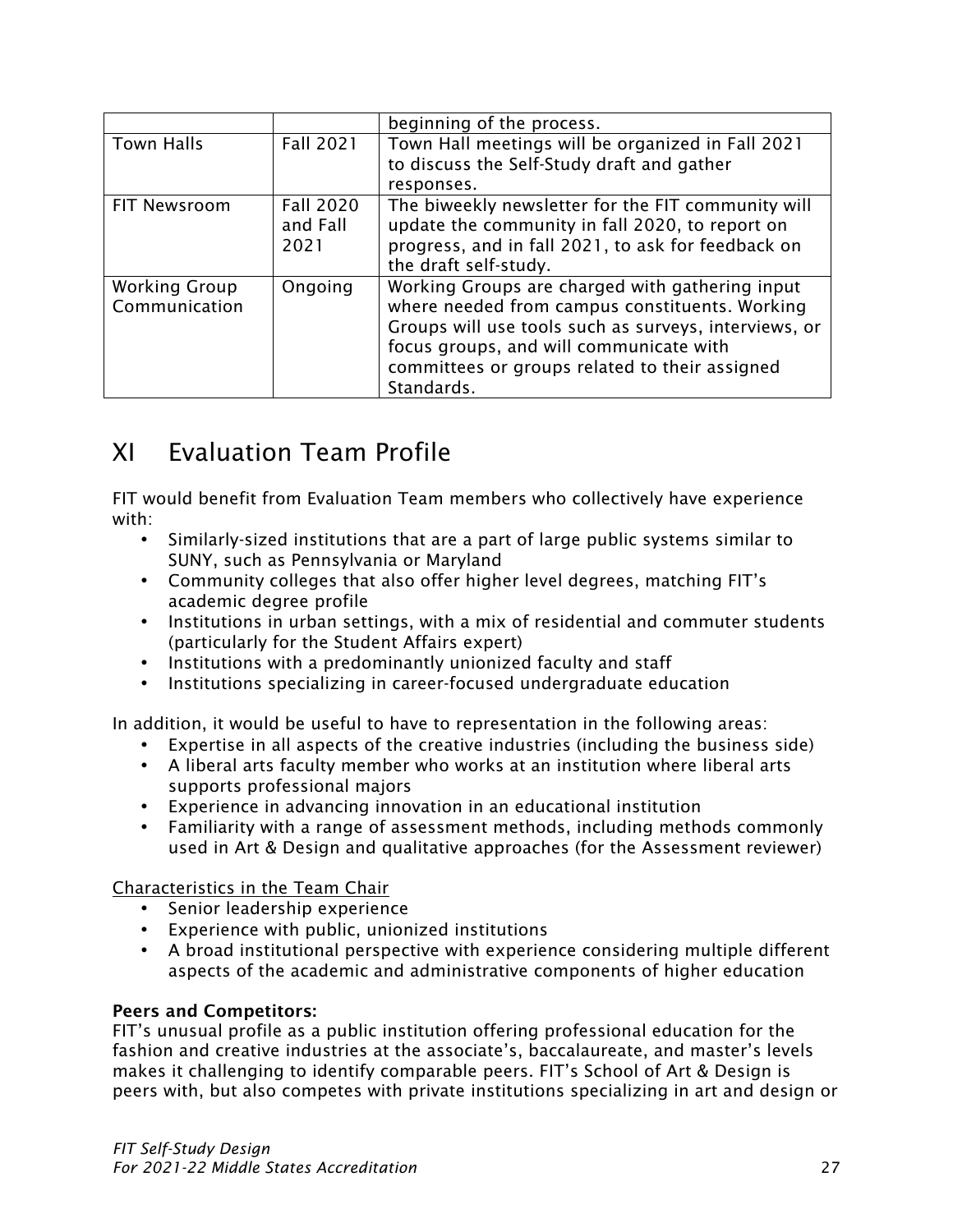the fashion business, especially those based in NYC (e.g. The New School/Parsons, Pratt, School of Visual Arts, LIM College), and evaluators from these institutions should be avoided. Broadly speaking, FIT competes with many other institutions in New York City for students.

While FIT cannot list exact aspirational peers, our Self-Study evaluation represents an opportunity to learn from team members from institutions we admire and would like to emulate in some ways. In particular, evaluators from institutions that are leaders in experiential and/or co-op educational models, or with strength in promoting innovation and technology, would align with our mission and strategic goals. Examples of such institutions include Drexel University, RIT, the University of Cincinnati, Carnegie Mellon, and MIT. FIT is open to hosting evaluation team members from outside the Middle States region.

#### Largest Programs by Enrollment:

FIT's largest two programs are Fashion Business Management and Advertising Marketing Communications, both in the Jay & Patty Baker School of Business and Technology. The next largest are Fashion Design and Illustration, both in the School of Art and Design. All degrees at FIT, whether in art and design, business, the liberal arts, or graduate studies, are career-focused and related in some ways to what can broadly be called the fashion and creative industries.

| Fall 2019 Enrollment, Degree-Seeking Students: Total 8258    |      |
|--------------------------------------------------------------|------|
| School of Art & Design: 3539 students                        |      |
| <b>Fashion Design</b>                                        | 1168 |
| <b>Illustration</b>                                          | 463  |
| <b>Communications Design</b>                                 | 332  |
| <b>Interior Design</b>                                       | 288  |
| Photography                                                  | 273  |
| <b>Fine Arts</b>                                             | 254  |
| 11 additional programs, ranging from 21 to 120 students each |      |
| <b>School of Business &amp; Technology: 4370 students</b>    |      |
| <b>Fashion Business Management</b>                           | 2121 |
| <b>Advertising Marketing Communications</b>                  | 1286 |
| <b>International Trade Marketing</b>                         | 316  |
| Production Management Fashion Related Industries             | 191  |
| <b>Textile Development and Marketing</b>                     | 146  |
| 5 additional programs, ranging from 33 to 96 students each   |      |
| <b>School of Liberal Arts: 131 students</b>                  |      |
| Two programs: 48 and 83 students                             |      |
| <b>School of Graduate Studies: 218 students</b>              |      |
| 7 programs, ranging from 20-40 students each                 |      |